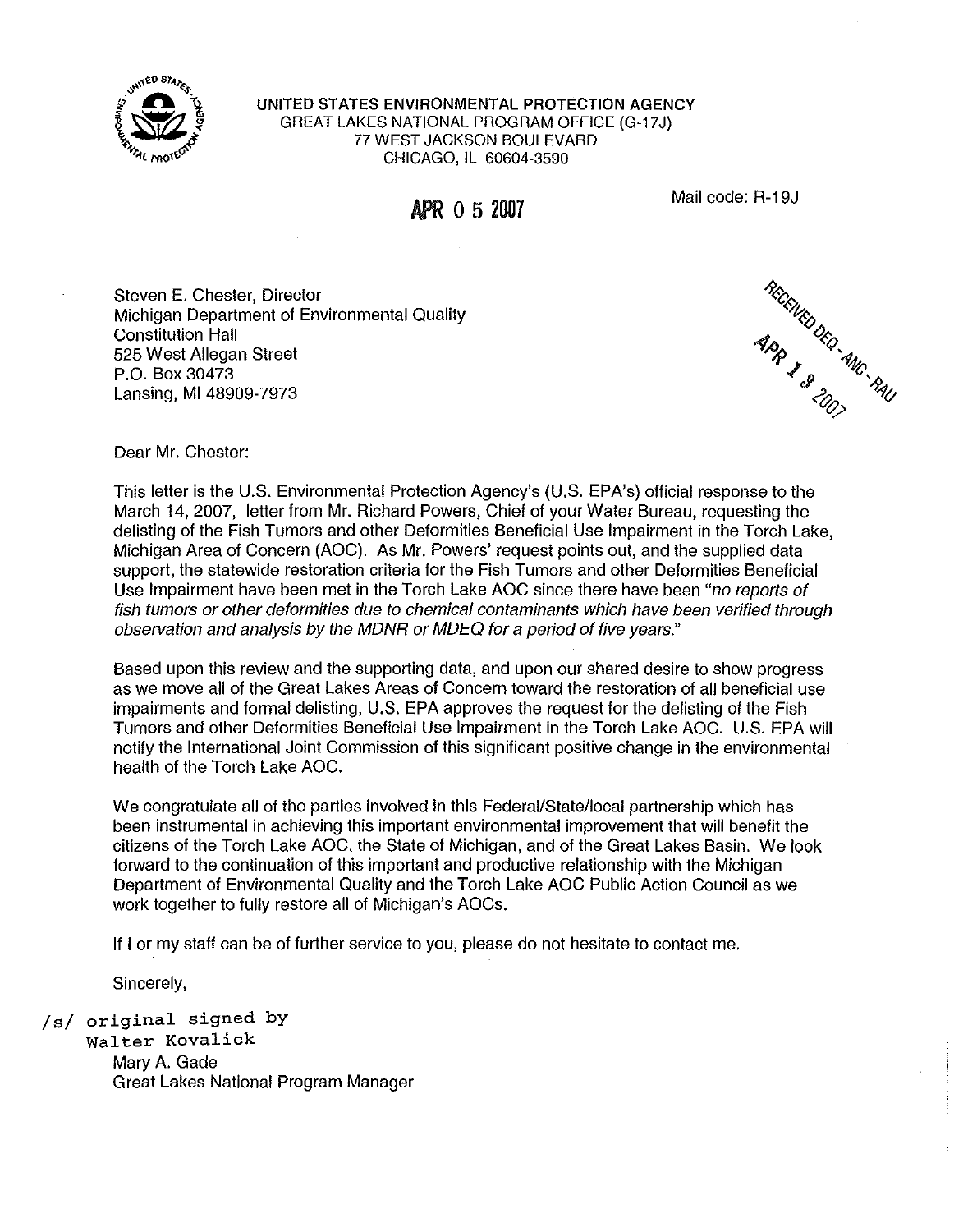cc: Senator Carl Levin (Michigan) Representative Bart Stupak, Michigan - First Congressional District State Senator Michael Prusi (Michigan District 38) State Representative Michael Lahti (Houghton County, Michigan) Karen Vigmostad, Director, Great Lakes Regional Office, International Joint Commission Richard Powers, Michigan Department of Environmental Quality Sharon Baker, Michigan Department of Environmental Quality David Jukuri, Chair, Torch Lake Public Action Council Dan Lorenzetti, Secretary, Torch Lake Public Action Council Gary Gulezian, U.S. EPA- Great Lakes National Program Office Brenda Jones, U.S. EPA- Federal RAP Liaison/Region 5 Superfund Mark Elster, U.S. EPA- Great Lakes National Program Office Pete Christich, U.S. EPA- Office of International Activities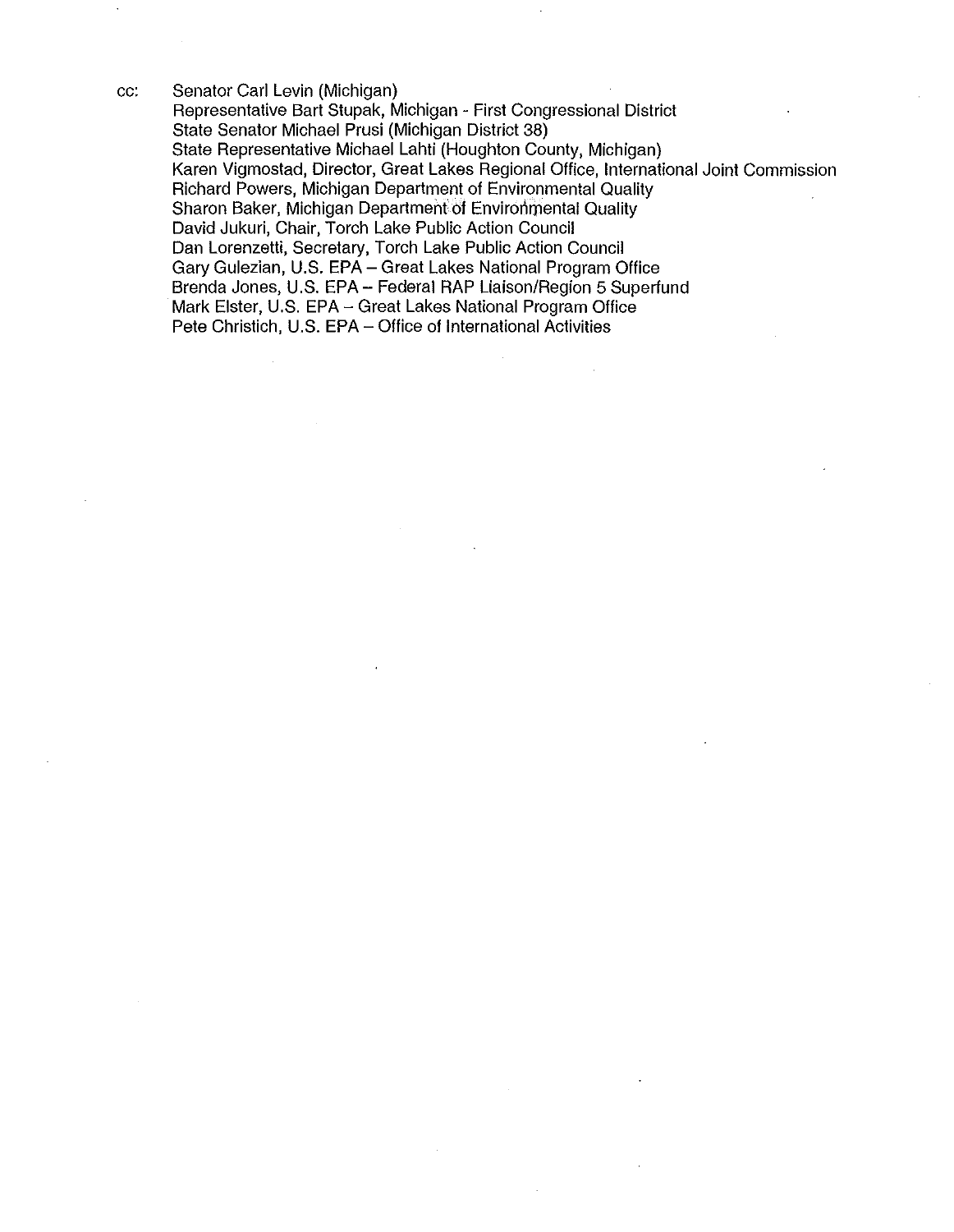



JENNIFER M. GRANHOLM GOVERNOR

March 14, 2007

Mr. Gary Gulezian, Director Great Lakes National Program Office United States Environmental Protection Agency Region 5 77 West Jackson Boulevard (G-17J) Chicago, Illinois 60604-3507

Dear Mr. Gulezian:

The purpose of this letter is to request the U.S. Environmental Protection Agency – Great Lakes National Program Office's (U.S. EPA-GLNPO's) concurrence with the removal of the Fish Tumors or Other Deformities Beneficial Use Impairment (BUI) for the Torch Lake Area of Concern (AOC).

The Michigan Department of Environmental Quality (MDEQ) has evaluated the restoration of this BUI based on the process and criteria in the *Guidance for Delisting Michigan's Great Lakes Areas of Concern*, which is consistent with the U.S. Policy Committee's *Delisting Principles and Guidelines* document*.* The MDEQ has determined that the Torch Lake AOC has met the statewide restoration criteria for the Fish Tumors or Other Deformities BUI and that the BUI should be removed from the list of impairments in the Torch Lake AOC.

Enclosed please find supporting documentation for the removal of the Fish Tumors or Other Deformities BUI in the Torch Lake AOC, including the Technical Information Paper from the MDEQ's technical staff and a letter of support from the Torch Lake Public Action Council (PAC).

We look forward to our continuing partnership in the AOC program, and working closely with the U.S. EPA-GLNPO on the delisting of AOCs. If you need further information or assistance, please contact Ms. Sharon Baker, Aquatic Nuisance Control and Remedial Action Unit, Surface Water Assessment Section, Water Bureau, at 517-335-3310, or you may contact me.

Sincerely,

Richard A. Powers, Chief Water Bureau 517-335-4176

Enclosures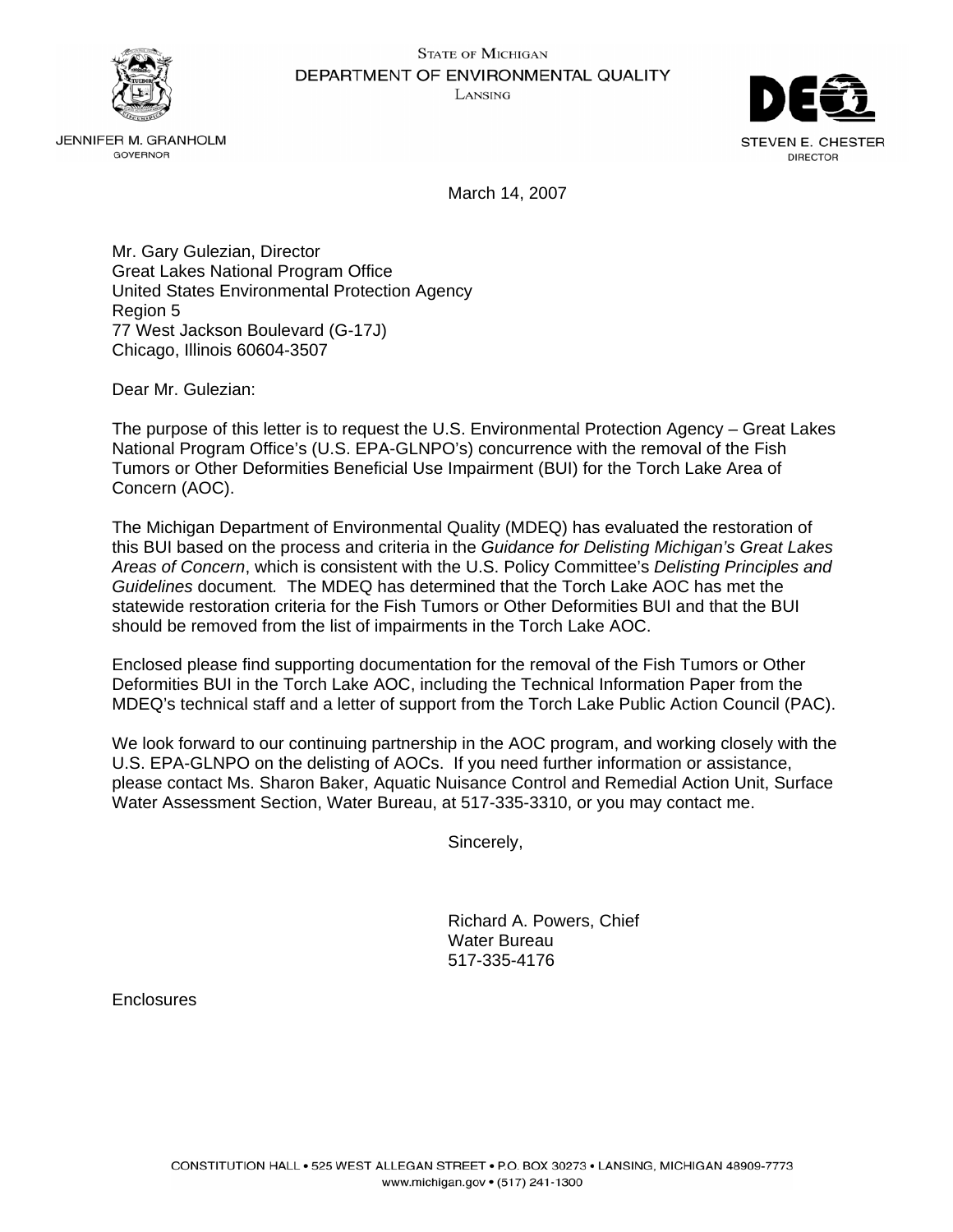- cc: Ms. Vicki Thomas, U.S. EPA Ms. Elizabeth LaPlante, U.S. EPA Mr. Mark Elster, U.S. EPA Ms. Brenda Jones, U.S. EPA Mr. David Jukuri, Torch Lake AOC PAC Chair Mr. Dan Lorenzetti, Torch Lake AOC PAC Liaison Mr. George Madison, Michigan Department of Natural Resources Ms. Diana Klemans, MDEQ Mr. Richard Hobrla, MDEQ
	- Ms. Sharon Baker, MDEQ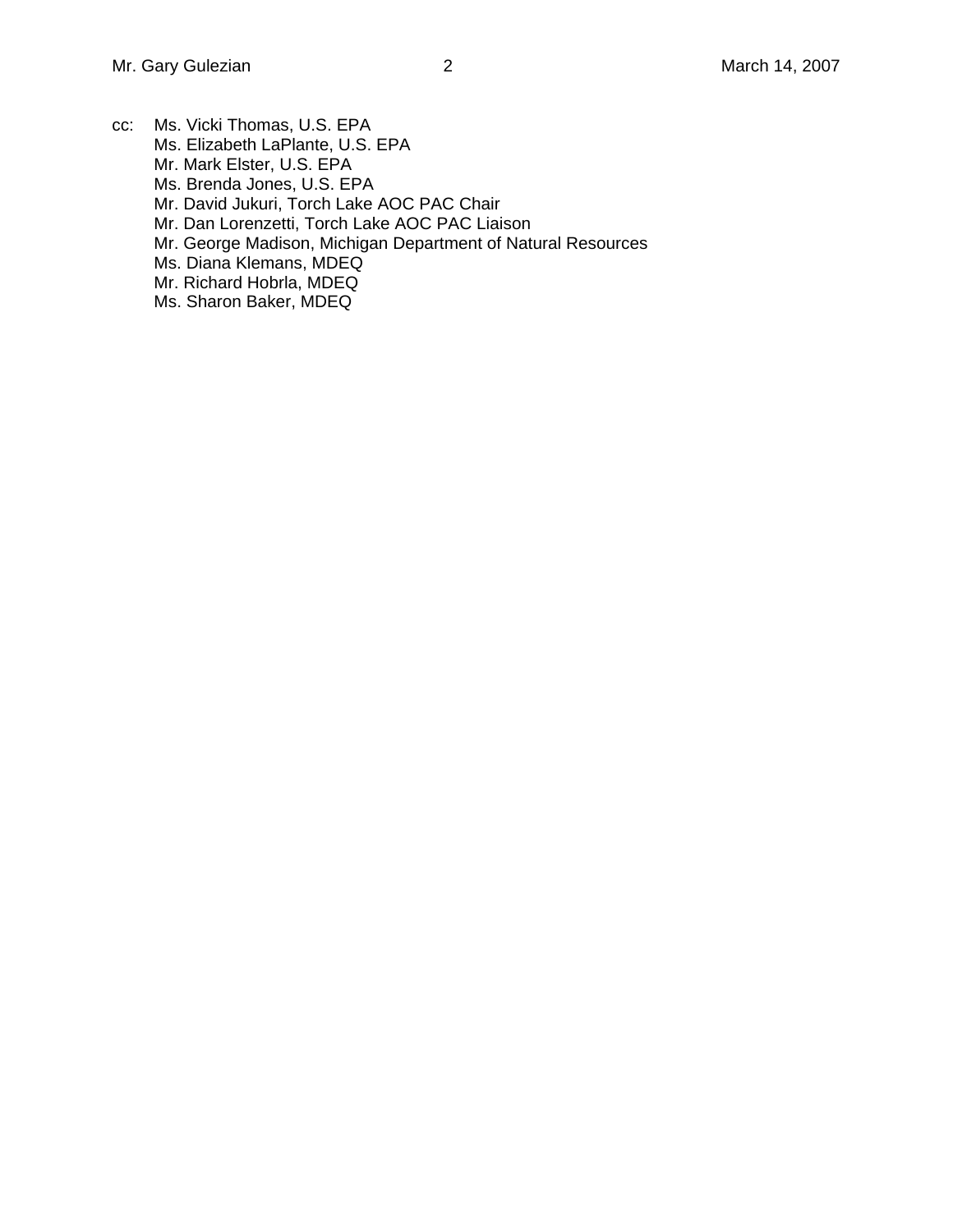# **TECHNICAL INFORMATION PAPER REMOVAL OF THE FISH TUMOR OR OTHER DEFORMITIES BENEFICIAL USE IMPAIRMENT FOR THE TORCH LAKE AREA OF CONCERN**

#### Issue or Request

Based upon the collective review of the documentation from the Torch Lake Area of Concern (AOC) related to the Fish Tumors or Other Deformities Beneficial Use Impairment (BUI) by the Torch Lake AOC Technical Committee during the summer of 2006, we recommend removal of the Fish Tumor or Other Deformities BUI in the Torch Lake AOC, per the process outlined in the *Guidance for Delisting Michigan's Great Lakes Areas of Concern (*MDEQ, 2006, page 19, Attachment A). The Committee is composed of Brenda Jones, United States Environmental Protection Agency (U.S. EPA); George Madison, Michigan Department of Natural Resources (MDNR); Roger Eberhardt and Sharon Baker, Michigan Department of Environmental Quality (MDEQ); and members of the Torch Lake Public Action Council (PAC) including Dan Lorenzetti, Larry Stevens, Robert Baillod, Ron Whiton, and James Trevethan

## Background/Facts

The 1985 AOC designation was based on the fish consumption advisory issued by the Michigan Department of Public Health (MDPH), now the Michigan Department of Community Health (MDCH), and driven by the presence of gross external and internal tumors in older sauger and walleye (Remediation Plan for the Torch Lake Area of Concern [MDNR, 1987]). The origin of the tumors was not determined (MDNR, 1987; Black et al., 1982; and Black and Evans, 1986).

The Torch Lake AOC is located on the Keweenaw Peninsula in Houghton County, Michigan. The AOC boundary was described in the 1987 Torch Lake Remedial Action Plan (RAP) as ". . . Torch Lake and its immediate environs" (Attachment B).

The Keweenaw Peninsula, "Copper Country," saw production of 14 billion pounds of copper involving mining, milling, and smelting operations beginning in the 1860s and extending for 100 years. These industries generated large quantities of stamp sands, slags, and other process wastes. A portion of the remaining wastes, estimated at 200,000,000 tons of stamp sands and slags, were distributed directly into Torch Lake or along the shoreline filling approximately 20 percent of the volume of the lake (MDNR, 1987).

As reclamation and reprocessing technologies improved, sediment dredging for copper recovery operations were conducted beginning in 1915. These process wastes included creosotes and xanthates, which were suspected as the causative agents responsible for tumor induction in Torch Lake sauger and walleye. They have not been found in the lake due to their rapid degradation, and a direct link with tumor formation was never established (MDNR, 1987).

The combined actions of extracting copper from mined ores, reclaimed stamp sands involving milling and smelting, and raw sewage disposal resulted in increased water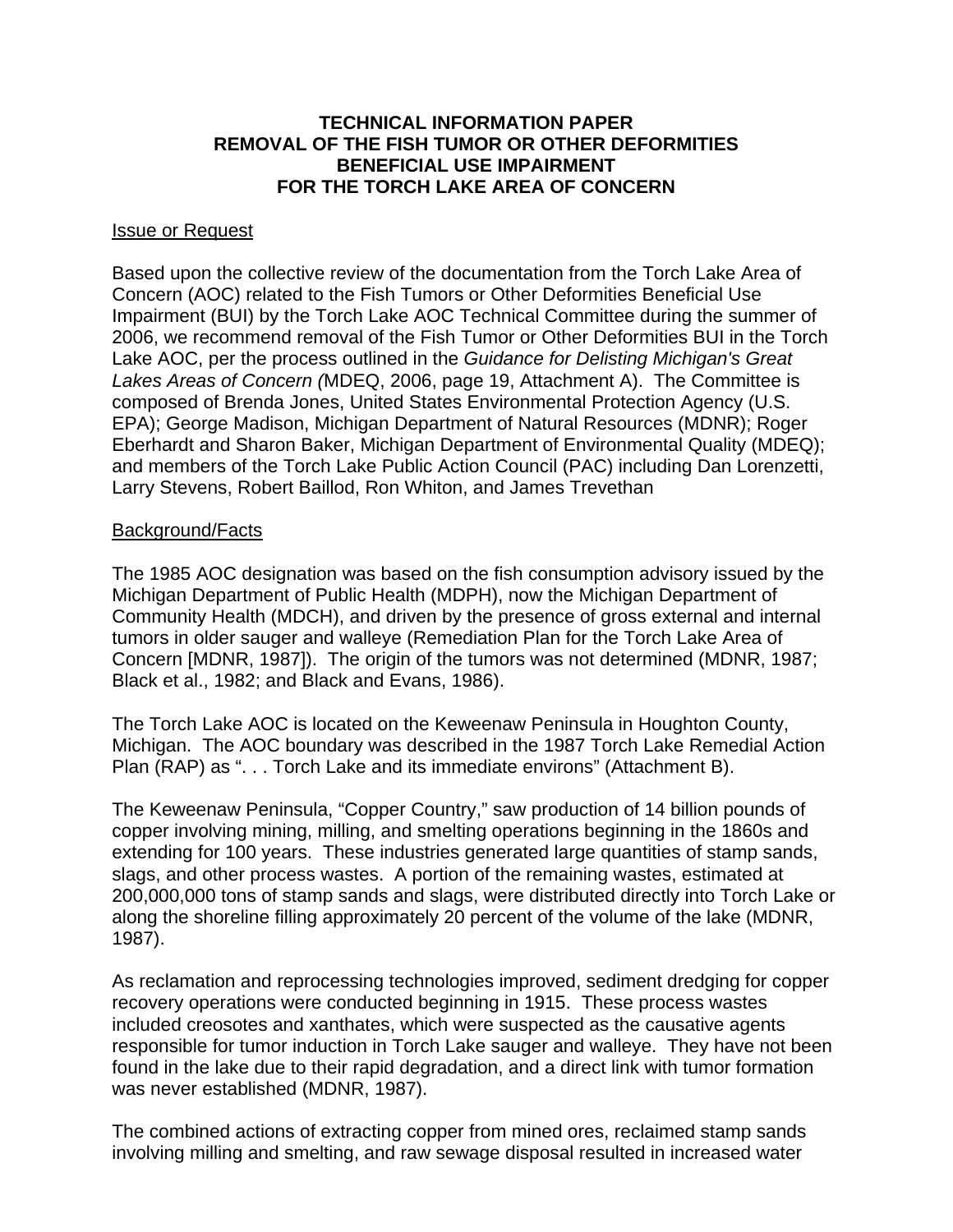turbidity, suspended fine materials, and deposited process wastes and untreated sewage to the lake. These actions contributed directly to the contaminant loading to Torch Lake resulting in water quality and use impairments (MDNR, 1987).

In 2005, using the 1987 Torch Lake AOC RAP, the MDEQ staff identified three BUIs as described under Annex 2 of the 1987 Great Lakes Water Quality Agreement (International Joint Commission, 1987) for the AOC (Attachment C). These BUIs are Fish Tumors or Other Deformities, Restrictions on Fish Consumption, and Degradation of Benthos. On June 12, 2006, the Torch Lake PAC voted to adopt the state's delisting criteria for the Fish Tumor or Other Deformities BUI. No decision on whether to use the state's criteria or develop local criteria has been reached by the Torch Lake PAC related to the remaining BUIs.

The removal of the Fish Tumors or Other Deformities BUI was discussed at monthly conference calls with the Torch Lake PAC Technical Committee members who were instrumental in the development of this removal document. The document was revised throughout the year until consensus was reached. The PAC supports the removal of this BUI (Attachment D).

The Fish Tumor BUI removal was also discussed with the Torch Lake PAC and the community at a special public meeting held August 14, 2006, in Houghton, Michigan. A briefing in draft format titled *Proposed Removal Recommendation, Fish Tumors or Other Deformities Beneficial Use Impairment, Torch Lake AOC* was available at that meeting. The community and the PAC expressed their support for requesting removal of this BUI to the State of Michigan at the August 14 meeting and in the PAC's letter dated August 31, 2006 (Attachments D and E). No public comments were received during the 30-day public comment period following the August 14 meeting.

# Inputs/Source Controls/Remedial Actions

Many remedial actions, source control activities, and changes have occurred within the Torch Lake AOC in the past 30 to 50 years that affected water quality and clarity. Historic inputs, remedial actions, and source control activities have been summarized to document these changes:

- Historically, raw sewage was dumped into Torch Lake from numerous public and private outfalls (MDNR, 1987).
- 1860s: Copper mining and milling activities began in the Keweenaw Peninsula area depositing mine water, and milling and smelting process wastes into the lake (MDNR, 1987; and Wright et al., 1973).
- 1915: Dredging of sediments for copper recovery began, including reclamation and reprocessing operations, disturbing sediments and depositing process wastes into the lake (MDNR, 1987). The sediment reprocessing operations used creosotes and xanthates in the flotation process to separate additional copper from the original process waste materials. Dredging and reprocessing continued through 1968 (MDNR, 1987).
- 1968: Copper production ceased (MDNR, 1987) including mining, milling and smelting operations.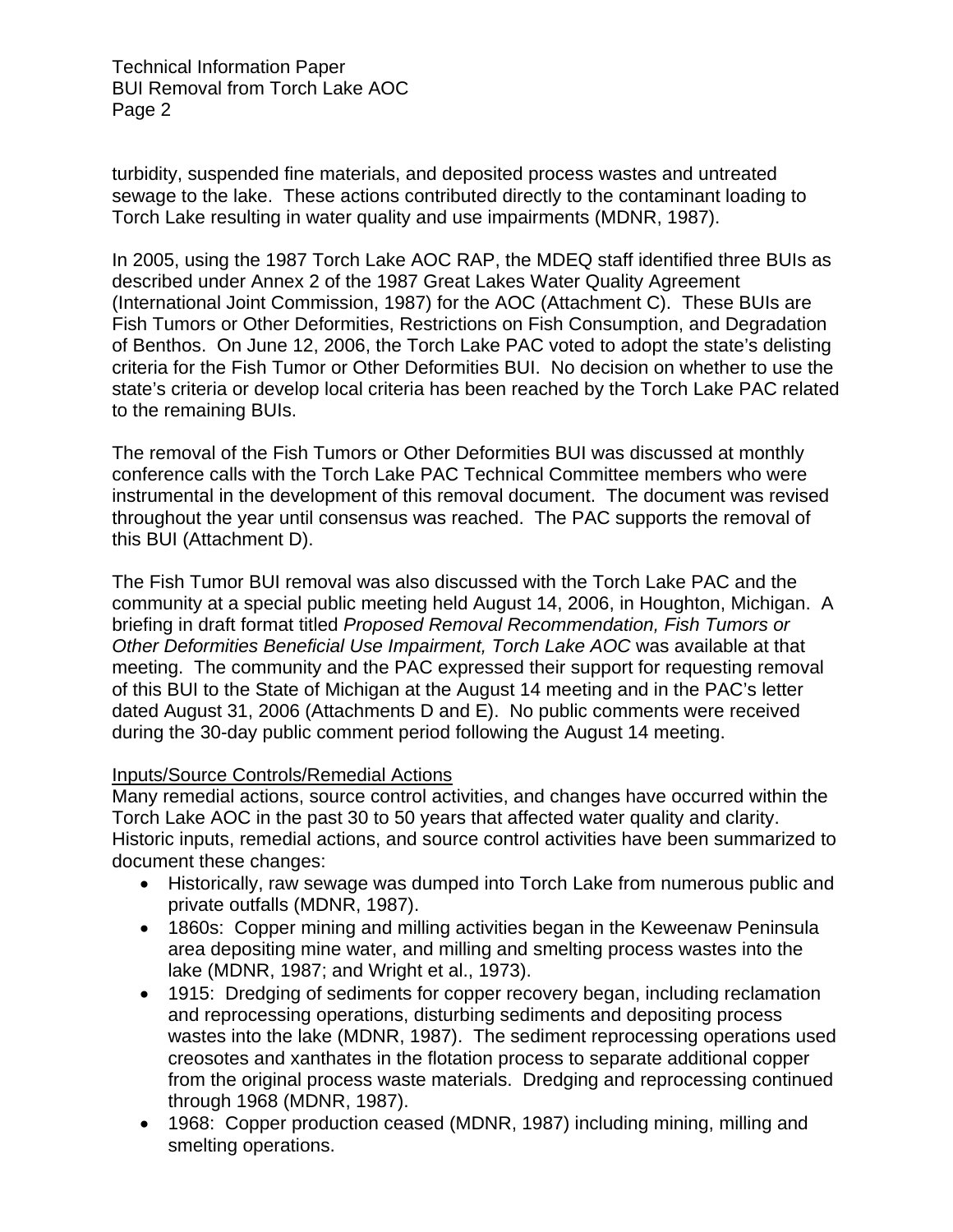- 1968: Dredging in Torch Lake related to reprocessing sediments for copper production and associated discharges ceased (MDNR, 1987).
- 1970: North Houghton County Water and Sewerage Authority was formed which eliminated effluent discharges to the Trap Rock River system from the communities of Lake Linden, Tamarack, Hubbell, and other local sources (Wright et al., 1973; and MDEQ-NPDES, 2006).
- 1970: Torch Lake Area Sewage Authority found 23 raw sewage outfalls along the Torch Lake shoreline (Williams, 1973).
- 1971-1972: An estimated 27,000 gallons of copper leaching liquor (cupric ammonium sulfate) were discharged from salvage efforts at the Lake Linden leaching plant (Evans, 1973; and Wright et al., 1973). This was not considered a significant source of copper to the lake (Evans, 1973; and MDNR, 1987).
- 1972: Mine dewatering ceased (Wright et al., 1973). Dewatering added high amounts of calcium chloride to the lake.
- 1979: The Torch Lake Area Sewage System-Lake Linden Facility and the Torch Lake Area Sewage System-Tamarack System collection and treatment lagoon systems were put in place ending the discharge of raw sewage into Torch Lake.
- 2004: The National Pollutant Discharge Elimination System (NPDES) Permit for the Torch Lake Area Sewage System-Lake Linden Facility and Tamarack systems continue to authorize stabilization lagoons with seepage beds for wastewater treatment (MDEQ-NPDES, 2006).
- 2006: Current discharges to Torch Lake from industrial sources include only noncontact cooling water and storm water from Peninsula Copper Industries copper recovery operation (MDEQ-NPDES, 2006).

These combined actions have led to increased water quality and clarity and improvement in the trophic status of the lake.

# Fisheries Information

Large external and internal fish tumors were found by local fishermen on older sauger and walleye and reported to MDNR district staff beginning in the late 1970s (MDNR, 1987) (MDNR, 1979). Fishermen in Michigan regularly report tumors to local district offices and staff when they are found to make sure that the fish are safe to eat. It is common practice to ask them to bring the fish to the office immediately for a biologist to inspect or freeze them and drop them off at the office when they can. When large fish kills are reported to the MDEQ or the MDNR, staff immediately go to the site to collect fish, water, and sediment samples. District fisheries biologists regularly attend several community outreach meetings a year in the Torch Lake area to communicate fisheries management decisions. These biologists, knowing that fish tumors have been a concern for that area, ask community members at these public meetings if they have encountered fish with tumors and the answer has been negative since at least 1993. Retired MDNR fisheries biologists live in that area and spend a good part of their recreational time fishing on Torch Lake. These retirees know the area's historical problems and what to look for, and have not communicated anything unusual.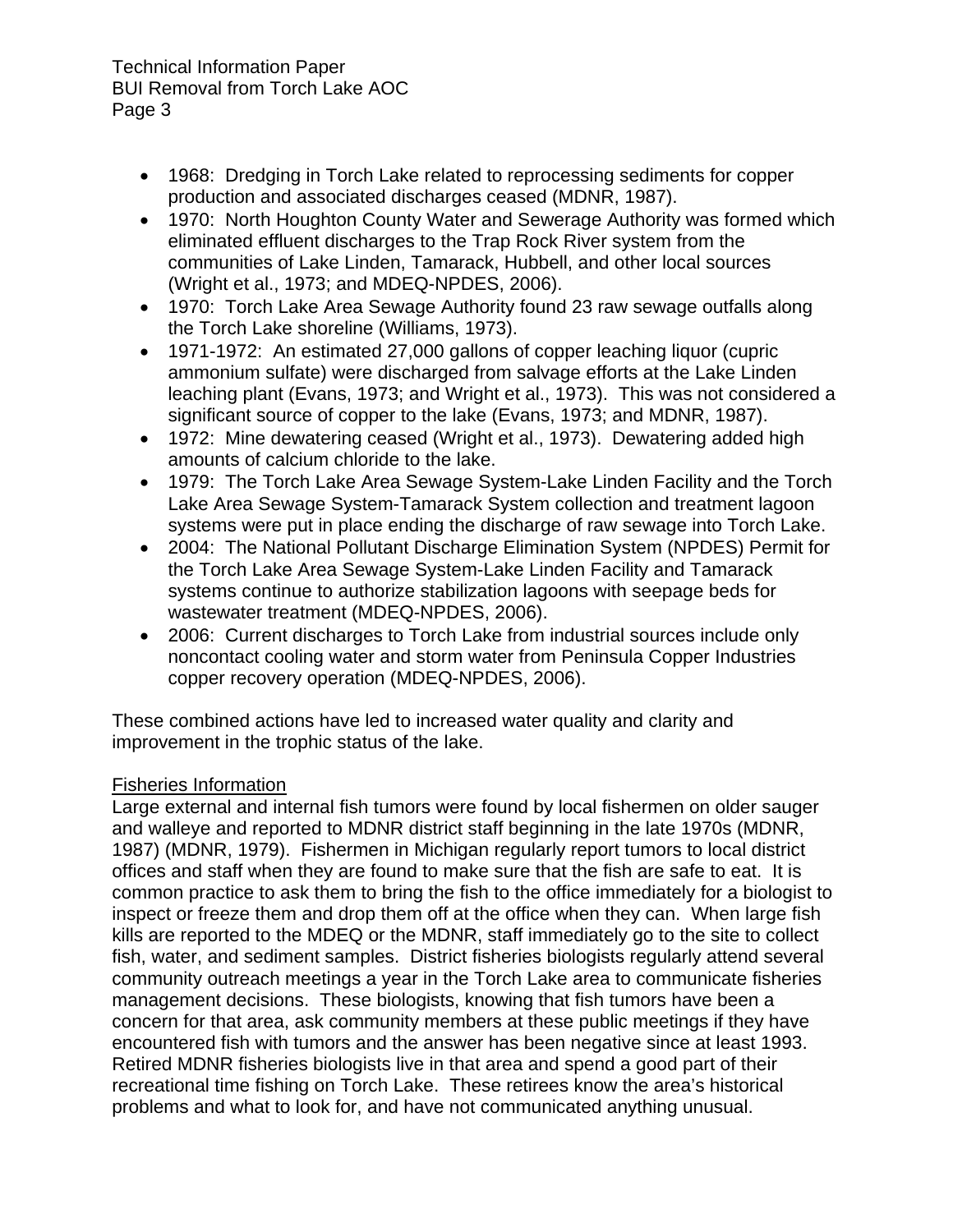The 1983 fish consumption advisory was issued by the MDCH because of the tumors found in the sauger and walleye (Tomljanovich, 1974; and Black et al, 1982). The advisory was issued for the protection of human health. A 1979 MDNR Torch Lake Fisheries Survey Report indicated that the walleye and sauger captured were nine years of age or older.

According to John Hesse, retired MDNR Fisheries Biologist who worked on these issues in December of 2006 the issue of tumors in Torch Lake sauger and walleye was reported by John Black (Black et al., 1982) and in the MDNR 1990 Report (MDNR, 1990), based on fish collected in 1979 and 1980. At the time of the 1982 study from fish collected in 1979, liver tumors or cysts were found in 100 percent of the sauger and about 30 percent of the walleye examined (Hesse, 2006).

Fish populations were sampled and analyzed by the MDNR staff in 1985 and 1988 to determine the status of tumors in fish and developed a report entitled *Michigan Department of Natural Resources, Surface Water Quality Division, Fish Growth Anomalies in Torch and Portage Lakes 1974-1988, Houghton County, Michigan*  (MDNR, 1990), which indicated that since the early 1970s over 10,000 fish had been collected in 9 different studies in the Torch Lake, Portage Lake, and Keweenaw Waterway.

John Black, Department of Experimental Biology, Roswell Park Memorial Institute, New York Department of Community Health, performed the tissue analysis for the MDNR's 1990 report. According to the report, no internal or external anomalies were observed on the 485 fish collected in 1988. The 1990 report showed that tumors were no longer present and recommended the removal of the fish tumor consumption advisory. Additionally, no liver neoplasms were observed in the 25 walleye collected in 1985 or the 47 walleye collected in 1988. The MDNR's 1990 report also indicated that the few sauger collected in 1985 were older fish, and that none were collected in 1988, which would seem to indicate that natural reproduction was not occurring. The report indicated a high incidence of tumors found in the historic sauger populations, though that incidence appeared to decline in the 1985 population. Discussions between the MDNR, Fisheries Division, and the MDEQ staff indicated sauger are no longer found within the lake system. It is probable that as the waters became clearer, because of the sauger's preference for murky waters, the improvements in water quality in Torch Lake forced the remaining sauger populations to seek more favorable environments.

Studies of tumor incidence in walleye conducted by Michigan Technological University students and/or faculty showed a decline in tissue anomalies (MDNR, 1987). Tumor rates dropped to a level equivalent to that seen in lakes not impacted by mine wastes (three to four percent), and the decision was made to remove the designation from the advisory in 1993 (Hesse, 2006). Since the Fish Tumor Consumption Advisory was removed in 1993 there have been no reports of fish tumors to the MDNR staff (Nerenberg, 1998 and Madison, 2006) (Table A).

The Fish Contaminant Monitoring Program (FCMP) is a state program that collects fish tissue samples to support development of Fish Consumption Advisories for Michigan's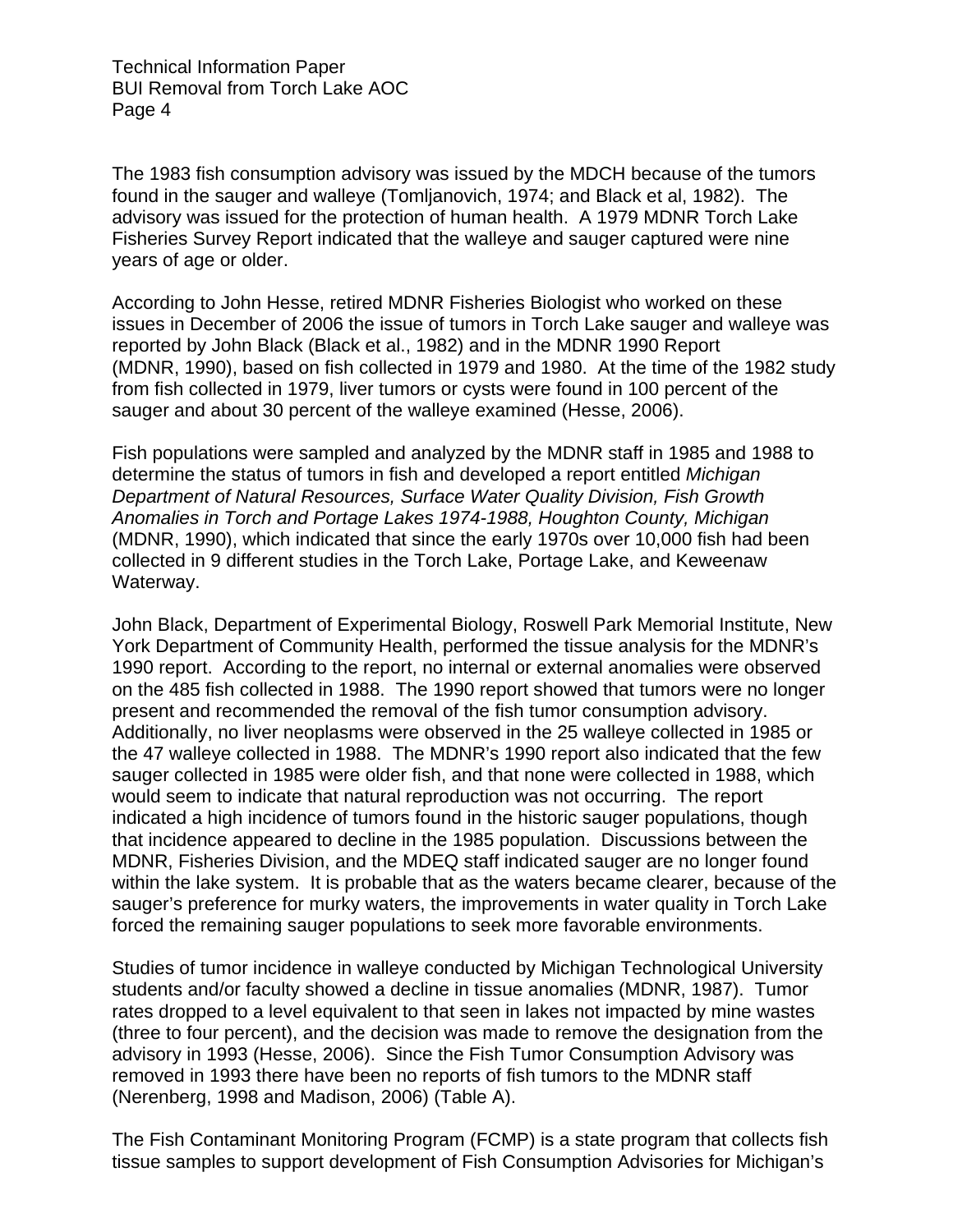waters. The MDEQ in cooperation with the MDCH, the Michigan Department of Agriculture, and the MDNR determine what fish to sample and where on a five-year rotational watershed basis. The MDEQ works with the MDNR and the tribes to collect samples. The MDEQ staff process fish to MDCH specifications: skin-on or-skin off fillets, steaks, and gutted/headless (smelt). For each fish, the weight, length, and sex are determined. Gross internal and external tumors or other deformities are noted. To determine sex, the fish are opened and sex is determined based on internal organ examination. Samples are then labeled, frozen, and sent to the MDCH for tissue analysis. Fish advisories are set based on the information discovered during this process. Documentation of recommendation for changes to the Advisory is found in the FCMP Annual Report (MDEQ, 2001).

Table A was developed from the MDNR, the MDCH Fish Consumption Advisories, and information found in the 1987 Torch Lake AOC RAP, and documents the history of the fish advisories from the FCMP Annual Reports.

| Date           | <b>Consumption Advisory In Place For:</b> | Tumors | <b>Mercury</b> | <b>PCBs</b> |
|----------------|-------------------------------------------|--------|----------------|-------------|
| 1979 and 1980  | walleye and sauger tumor reports          |        |                |             |
| 1983           | walleye and sauger                        | χ      |                |             |
| 1989           | walleye and sauger                        | χ      |                |             |
| 1990 - 1992    | walleye, sauger, and smallmouth bass      | х      |                |             |
| 1993           | tumor advisory removed                    |        | х              |             |
| 1994 - 1998    | general mercury only                      |        |                |             |
| 1999 - 2001    | walleye and smallmouth bass               |        |                |             |
| 2002 - present | northern pike added                       |        |                |             |

The MDNR began stocking walleye from rearing ponds into Torch Lake in 1987. Stocking continued through 2004, with over 400,000 walleye fingerlings planted in Torch Lake. During this time the MDNR also planted almost 9 million walleye into the connected Portage Lake (MDNR, 1979). This stocking has resulted in a thriving trophy walleye fishery in Torch Lake, culminating in two world class finalist fishing tournaments held in recent years and one tournament round leading to the finalist participant determination. Despite the high numbers of professional fisherman associated with these tournaments, no anomalies have been reported.

The following information documents activities and events to provide a timeline and the basis for the BUI removal removal recommendation:

- 1970s: Large external and internal tumors regularly reported to the MDNR (specifically sauger and walleye).
- 1974: Tomljanovich found undetermined, yet high number of sauger and walleye with neoplasms (Tomljanovich, 1974).
- 1979: Michigan Department of Conservation fish collection summary data sheet notes: *all sauger were heavily infected by internal and external parasites.*
- 1979 and 1980: Internal and external fish tumors identified on old sauger and walleye (MDNR, 1987).
- 1982: First published study of the tumors (Black et al., 1982) found: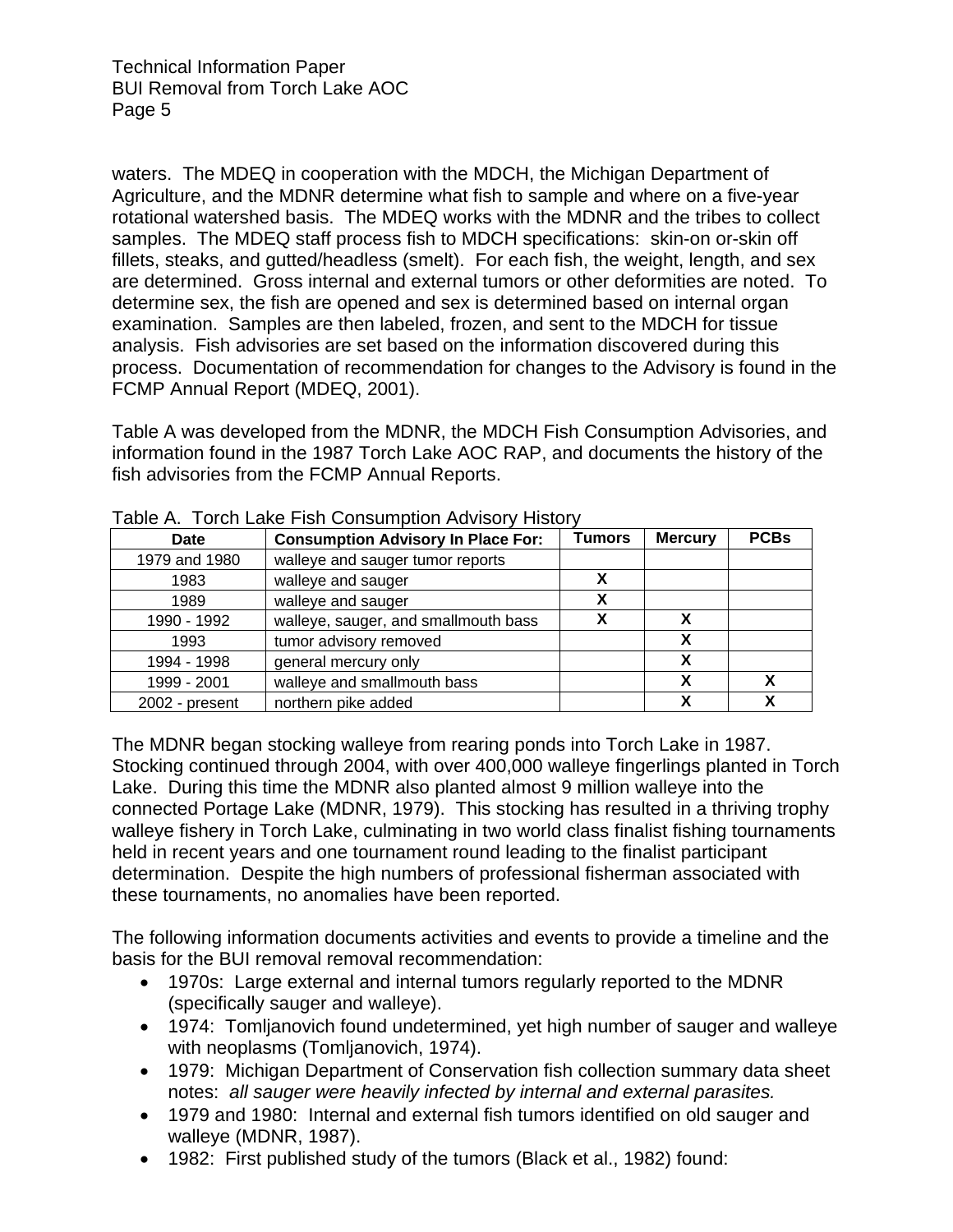- o 100 percent of saugers affected with liver neoplasms and epizootic neoplasms
- o 13 percent of walleye with liver neoplasms
- o Noted that sauger were old
- o External tumors were "highly visible"
- 1983: The MDPH issued tumor-based consumption advisory on sauger and walleye; no tumor inducing agents identified either by chemical analysis or bioassays.
- 1983: Constanzo and Oaks collected many fish. The data showed 56 were sauger. The information in the MDNR 1990 report did not list neoplasms for these fish. Twenty-eight walleye were collected with four reported to have neoplasms (Constanzo and Oaks, 1984).
- 1984: Constanzo and Oaks collected many fish. The data showed 72 were sauger with 72 reported neoplasms and 45 walleye were collected with 2 reported to have neoplasms (Constanzo and Oaks, 1984).
- 1984: Markham reported examining nine sauger and finding nine with neoplasms and 18 walleye with 1 neoplasm (Markham, 1984).
- 1983-1984: Black and Evans collected a total of 434 fish of which 64 were sauger and 34 had neoplasms, and of the 113 walleye collected 4 had neoplasms (Black and Evans, 1986).
- 1985: Spence examined 10 sauger finding 9 with neoplasms and 25 walleye reporting none with neoplasms (Spence, 1986).
- 1987: The MDNR began stocking walleye from rearing ponds into Torch Lake. Stocking continued through 2004, with over 400,000 walleye fingerlings planted.
- 1988: Black and Evans collected 458 fish. Sauger were no longer available to be collected. Forty-seven walleye were collected with no neoplasms reported (MDNR, 1990)
- 1992: The U.S. EPA superfund remedial investigation report found very high levels of polycyclic aromatic hydrocarbons (PAHs) and polychlorinated biphenyls (PCBs) (known to induce tumors in fish). However, they were only detected in one small area of the 2700-acre lake. This small area is quite unlikely to cause the frequency of the tumors found in the 1970s and 1980s (U.S. EPA, 1992).
- 1993: The MDCH removed the fish consumption advisory for tumors based on a 1990 report (MDNR, 1990). This is a comprehensive study of fish tissue residues and the occurrence of internal and external tumors. The conclusions of the report related to fish tumors are:
	- o No internal or external growth anomalies were observed among 458 fish collected in 1988.
	- o Saugers disappeared from the lake due to increasing clarity in the lake after cessation of mining activities and building sewerage treatment facilities (Nelson and Walberg, 1977; and Ali et al., 1977).
	- o Bioassays of water and sediments do not indicate the presence of carcinogenic substances.
- 1998 and 2006: Sauger are no longer present in the system (Nerenberg, 1998; and Madison, 2006). Data collected in the 1979 fisheries survey by the MDNR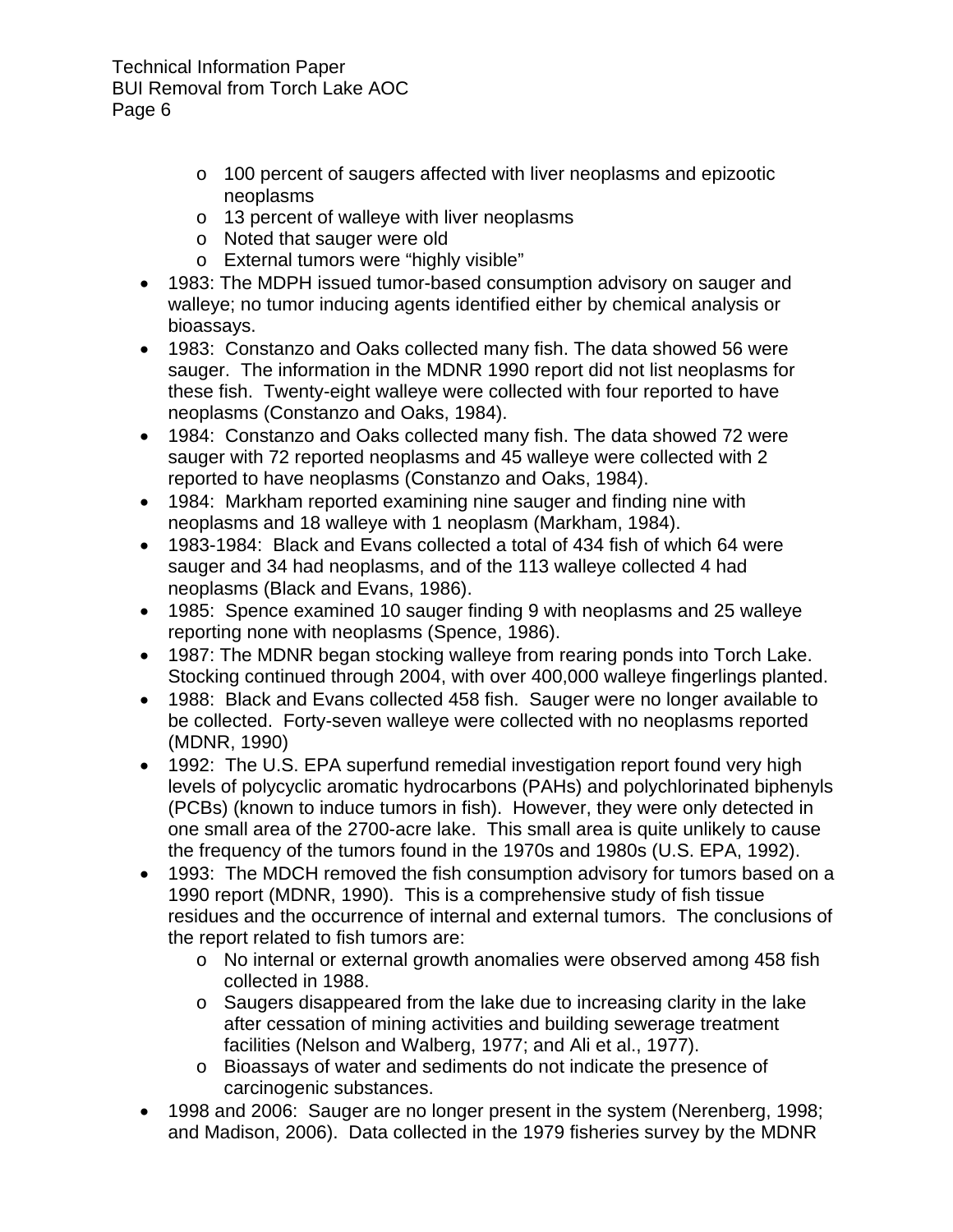staff indicated that the fish surveyed were older fish (7+ years) and natural recruitment of young fish was not occurring (Juetten, 1979).

- 1998: The MDNR notes no reports of tumors in more than five years. Note that MDNR asks specifically about tumors at public meetings (Nerenberg, 1998).
- 2001: Michigan Fish Contaminant Monitoring Report (fish collected 1998 2000), no tumors were noted in the report. The inference is that no tumors were observed (MDEQ, 2001):
	- o MDEQ, Water Bureau (WB), Surface Water Assessment Section (SWAS), Procedure No. 31 describes the procedure used to process fish samples.
	- o MDEQ, WB, SWAS, Procedure No. 31 states "anomalies such as tumors or lamprey marks. . . " should be noted on the fish processing data sheets.
	- o Since no mention was made in the 2001 report of fish anomalies, then it can be inferred that none were noted.
	- o Ms. Baker participated in both the fish collection and processing events for Torch Lake fish specifically to observe gross external and internal tumors. None were observed.
- 2003 and 2004: Two In-Fisherman Professional Walleye Trail Tournament Championships sponsored by Mercury Motor Sports were held and drew the top 51 North American fisherman competing for the championship title. No tumors were reported by participants.
- 2006: In-Fisherman Professional Walleye Trail Tournament was held. One of four Super-Pro Tournaments sponsored by Mercury Motor Sports in which 30 top regional walleye fisherman compete for the right to participate in the championship tournament mentioned above. No tumors were reported by participants.
- 2006: Memo from the MDNR, Fisheries Division, indicates that fish tumors had not been reported nor observed (again) for more than five years (Madison, 2006) (Attachment F).
- 2006: The MDEQ held a public meeting to discuss the proposed Tumor BUI Removal and a 30-day public comment period to obtain input related to the proposal. The MDEQ did not receive any input related to the proposed tumor removal from the public (Attachment E).
- 2006: The Large Lakes Assessment Field Protocol used by MDNR when collecting fish clearly states the presence/absence of lymphocystis on walleye and lymphosarcoma on pike and muskie will be noted. This information supports "no tumors were observed nor noted" in the 2001 report.
- 2006: The MDNR creel census manuals indicate that reports of tumors must be noted when fish are collected for the FCMP. This information supports "no tumors were observed nor noted" in the 2001 report.

# Analysis

The criteria for removal of the Fish Tumors and Other Deformities BUI in Michigan's AOC is based on a tiered approach. The first tier is whether there have been any verified reports through observation and analysis by the MDNR or the MDEQ of tumors or deformities in fish caught in the AOC for five years. If not, the BUI is considered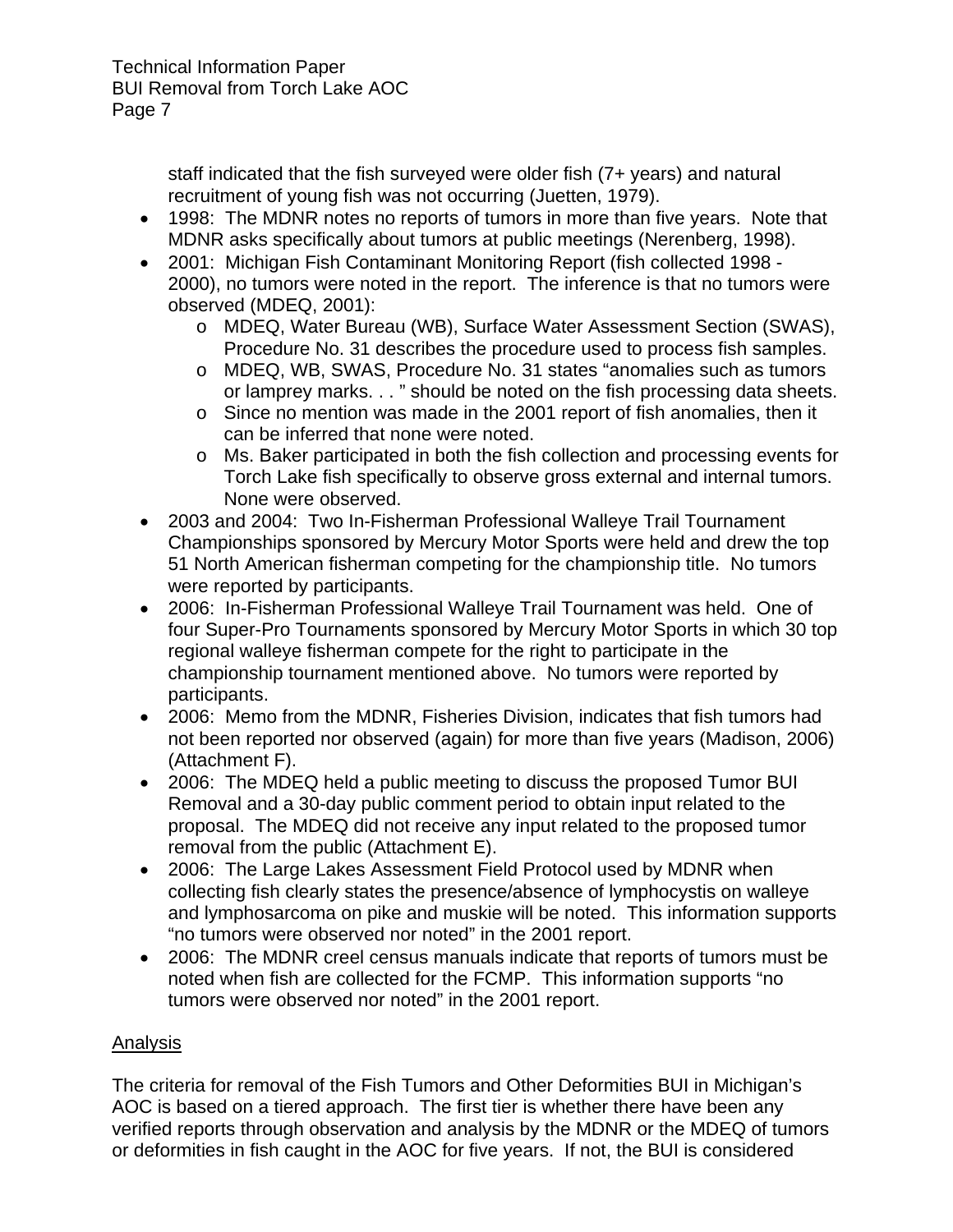restored. If there have been verified reports in the previous five years, then a comparison study must be conducted to determine if the tumor rate is statistically higher (95 percent confidence interval) in the AOC than in a comparable nonimpacted control site. If not, then the BUI is considered restored.

For the past several years a U.S. EPA Superfund Remedial Action has occurred on the upland surrounding Torch Lake to reduce surface runoff through and wind blown erosion of stamp sands to the lake. This remedial action was based on the U.S. EPA Record of Decision for the Torch Lake Superfund Site. All actions were completed in the fall of 2006.

Based on the MDNR 1990 report, the MDCH removed the fish consumption advisory for tumors in Torch Lake in 1993. The tumor advisory was the original cause for listing this AOC. The MDNR's 1990 report documents the sampling and analysis completed, which resulted in the removal of the fish tumor consumption advisory. The MDNR/MDEQ sampling for the FCMP did not note any gross internal or external tumors or deformities in the fish collected for the 1999 advisories.

The MDNR has documented that tumors have not been identified nor reported from Torch Lake to the MDNR since before 1993, which is more than five years, meeting the BUI removal criteria (Madison, 2006; and Nerenberg, 1998). The MDNR staff asks local fisherman at public meetings if anyone has observed any internal or external tumors. This inquiry has met with a negative response, and no one has reported directly to the local MDNR, Fisheries Division, office of the discovery of internal tumors. If internal tumors had been reported, this would have been recorded and investigated by the local district fisheries biologist (Attachment F).

Discussions within the 1987 RAP include an examination of the potential source of the internal tumors. Copper reclamation operations began in 1915. During the flotation process, creosotes and xanthates were used to separate the copper. Creosotes and xanthates were suspected as the causative agents responsible for tumor induction in the sauger and walleye but since they degrade rapidly in water or had adhered to the copper and were destroyed in the smelting process, a direct link was not established.

Xanthates caused extensive liver damage in rainbow trout exposed continuously for 30 days (Leduc and Lee, 1976). In a four-month tumor induction and mutagenicity study by Stensland and Bowen in 1986, the Medaka fish, *Oryzias latipes*, were exposed twice during this period to the copper flotation chemicals, potassium-isopropyl xanthate or combinations of xanthate and creosote in the presence of sediments from either Torch Lake or from a control site (Stensland and Bowen, 1986). Histological evidence revealed hepatic abnormalities such as micronodules after exposure to creosote. This seems to indicate that these chemicals might have caused the tumors. The effect was mitigated with the cessation of process waste discharges in 1968.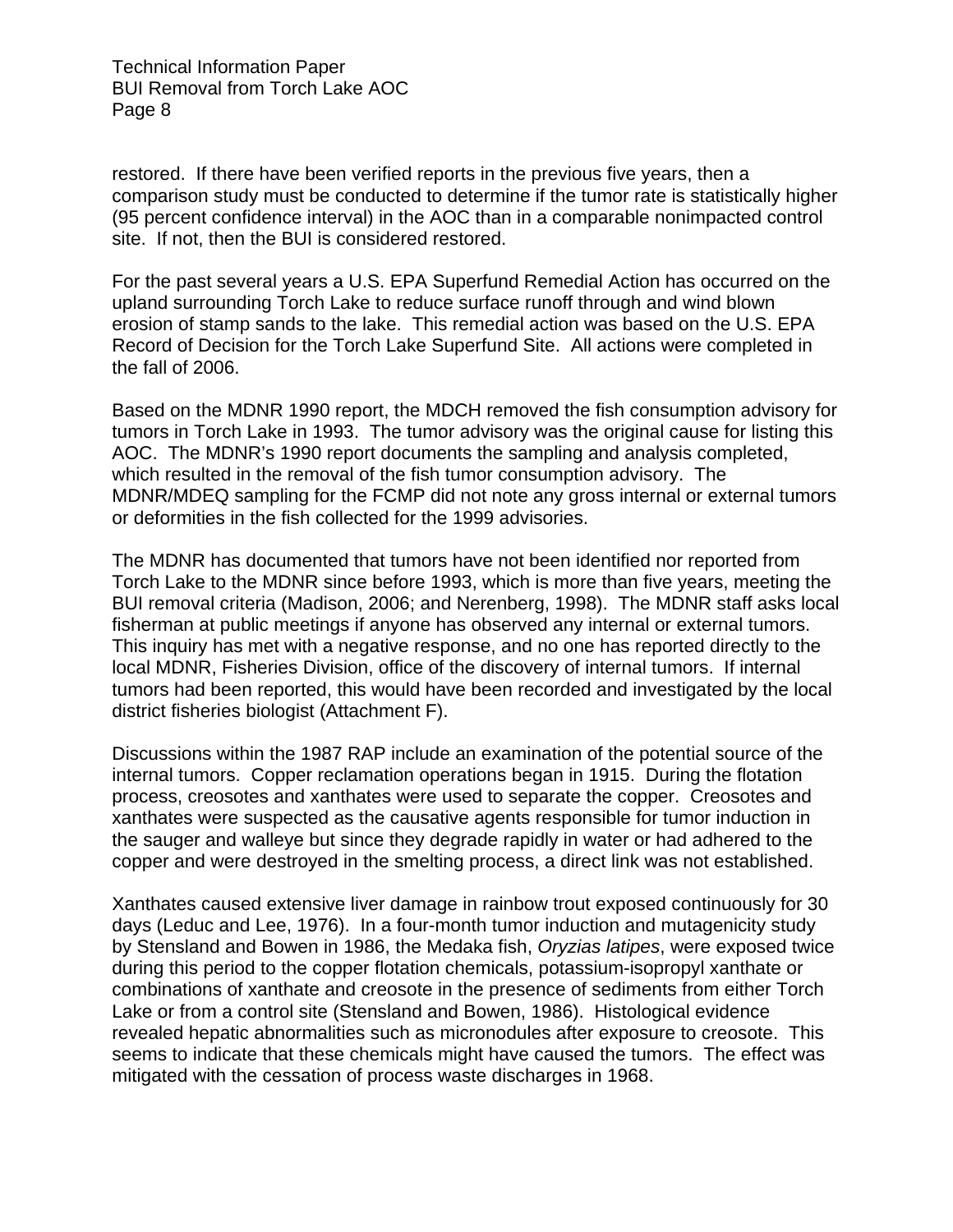# **Recommendation**

Based upon review of the data and input from the MDEQ, U.S. EPA staff and the PAC, including the Technical Committee members, we recommend removal of the Fish Tumors or Other Deformities BUI in the Torch Lake AOC.

Prepared by: Sharon Baker, Environmental Quality Analyst Surface Water Assessment Section Water Bureau Michigan Department of Environmental Quality March 13, 2007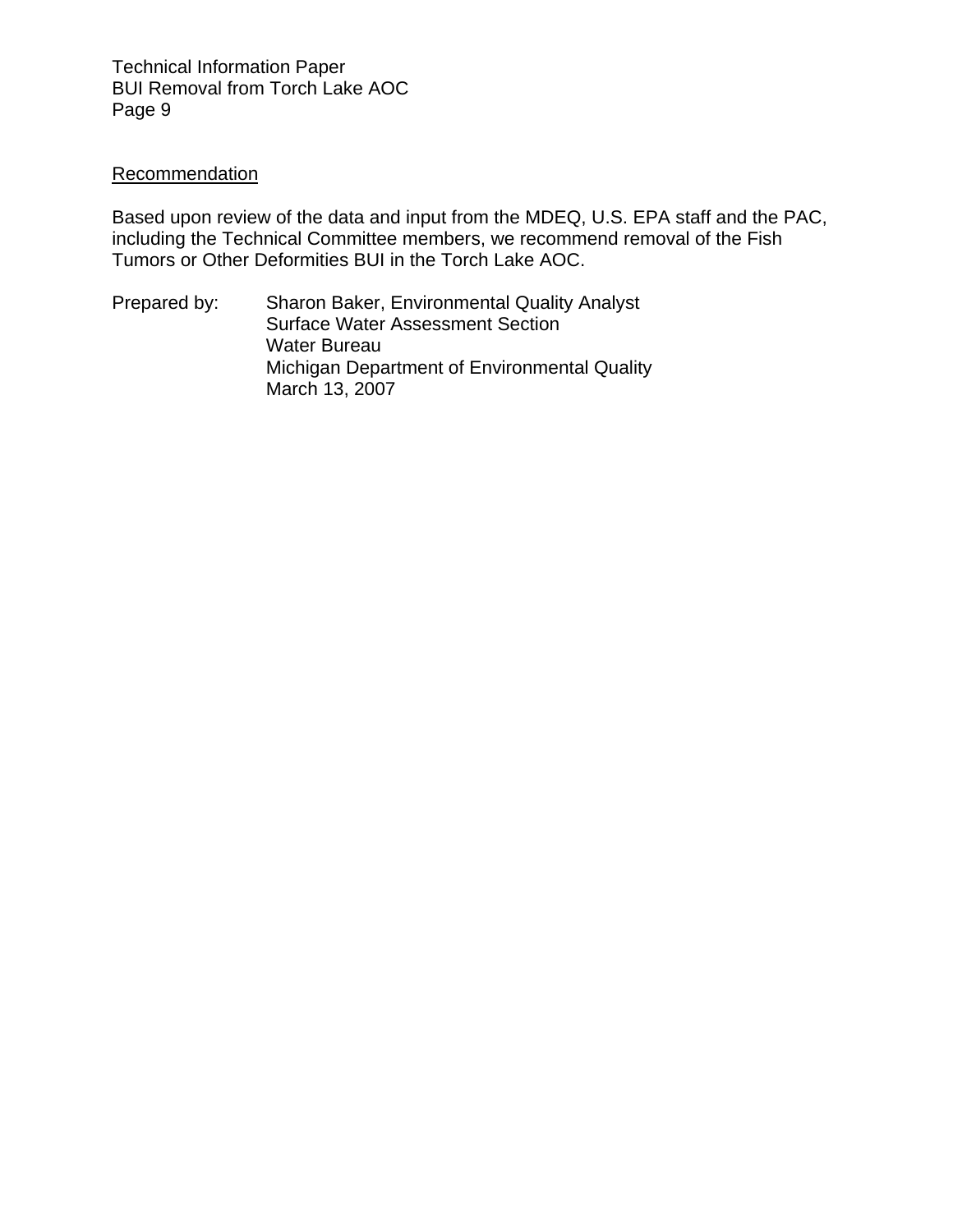# **Attachments**

- A. Guidance for Delisting Michigan's Great Lakes Areas of Concern-Fish Tumors or Other Deformities
- B. AOC Boundary Map
- C. Torch Lake PAC Tumor BUI Removal Support Letter
- D. Torch Lake PAC Tumor BUI Removal Continued Support Letter
- E. Torch Lake AOC Public Meeting Notice Regarding Removal of the Tumor BUI
- F. Note from MDNR to MDEQ verifying and supporting the "no reports of tumors on Fish from Torch Lake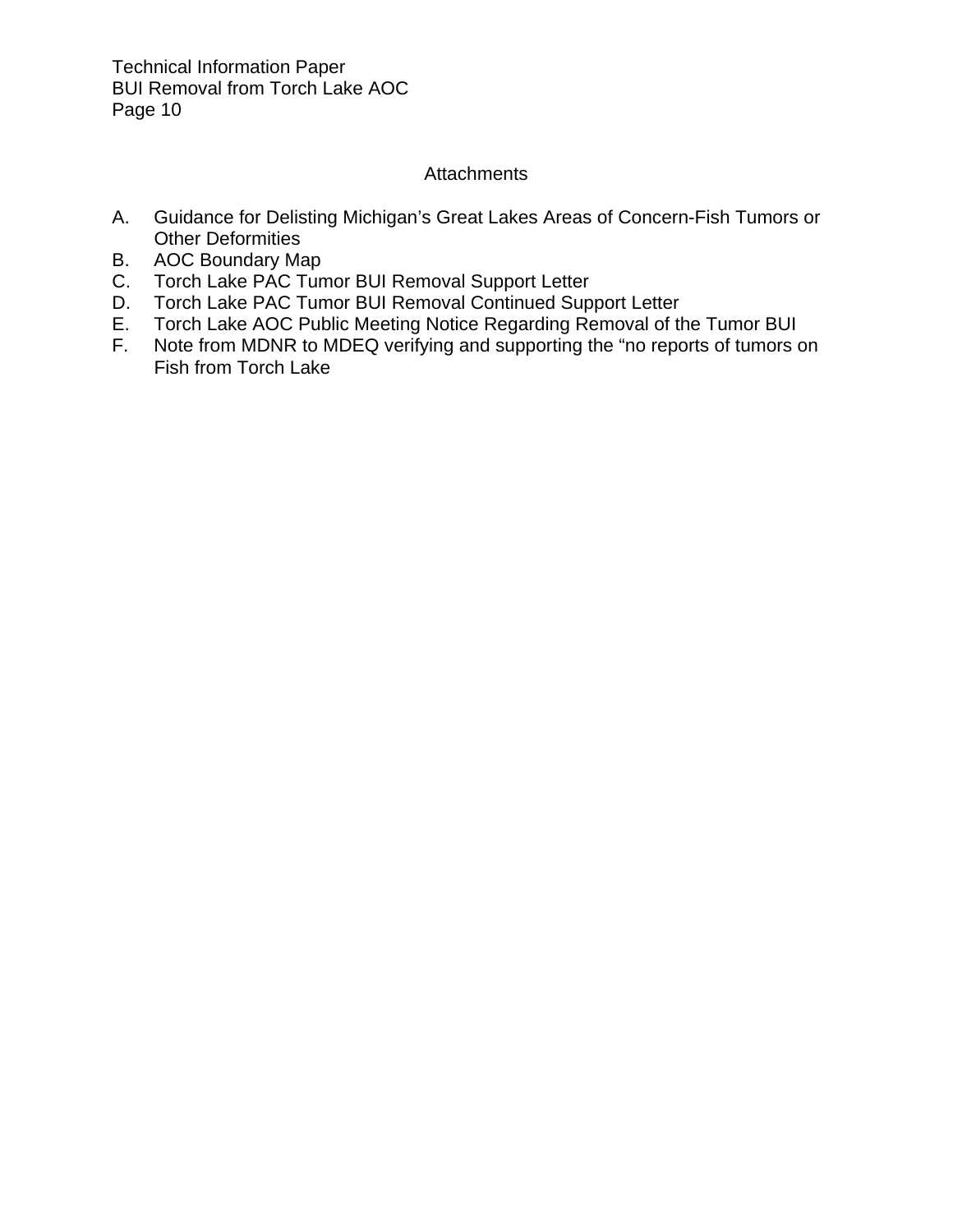# References

- Ali, M.A., R.A Ryder, and M. Anctil. 1977. *Photoreceptors and Visual Pigments as Related to Behavioral Responses and Preferred Habitats of Perches (Perca spp.) and Pike-perches (Stizostedion spp.)*. Journal of Fisheries Research Board Can. 34:1475-1480.
- Black, J.J., E.D. Evans, J.C. Harshbarger, and R.F. Zeigel. 1982. *Epizootic Neoplasms in Fishes from a Lake Polluted by Copper Mining Wastes,* 4<sup>th</sup> ed.
- Black, J.J. and E.D. Evans. 1986. *Environmental Carcinogenesis Studies in a Copper Polluted Lake.* Draft Report to the EPA Great Lakes National Program Office. Chicago, Illinois. EPA Grant R005726-01.
- Costanzo, J.P. and J.W. Oakes. 1984. Torch Lake Field Study Report. Michigan Technological University.
- Evans, E. 1973. *Evaluation of a Cupric Ammonium Carbonate Spill Into Torch Lake, Houghton County, Michigan*. 13 p.
- Hesse, J. 2006. Personal communication to Joe Bohr. December 3, 2006, regarding the Torch Lake fish tumor fish advisory removal.
- International Joint Commission. 1987. *Annex 2 of the 1987 Revisions to the 1978 Great Lakes Water Quality Agreement.*
- Juetten, R. 1979. Torch Lake Fisheries Survey. MDNR-Surface Water Quality Division. 74 pp.
- Leduc, G. and G. Lee. 1976. *Environmental Chemistry of Copper in Torch Lake , Michigan.* Water, Air, and Soil Pollution. 8:373-385.
- Madison, G. 2006. Electronic and personnel communication between George Madison, Fisheries Division, MDNR, and Sharon Baker, Torch Lake, MDEQ, AOC Contact. Sauger discussions agreed with earlier assumption that sauger are no longer present in the system due to greater water clarity as sauger prefer murky waters.
- Markham, T. 1984. Torch Lake Fish Study Field Report. Michigan Technological University.
- MDEQ. 2001. Fish Contaminant Monitoring Program 2001 Annual Report. No fish tumors were noted. Report number MI/DEQ/SWQ-02/035.
- MDEQ. 2006. *Guidance for Delisting Michigan's Great Lakes Areas of Concern.*  MI/DEQ/WB-06/001.
- MDEQ-NPDES. 2006. Review of current status permits in NPDES database by Judith Woodcock, Permits Section, Water Bureau, MDEQ.
- MDNR. 1979. Fisheries Division. Stocking Report. Walleye stocking in Torch Lake. For further details go to the MDNR Stocking Report Web site at http://www.michigandnr.com/fishstock/ and select Houghton County, Torch Lake, Walleye.
- MDNR. 1987. *MDNR Remediation Plan for Torch Lake Area of Concern*. Surface Water Quality Division, Great Lakes and Environmental Assessment Division. Lansing, MI.
- MDNR. 1990. *Fish Growth Anomalies in Torch Lake and Portage Lakes 1974-1988, Houghton County, Michigan*. MDNR, Surface Water Quality Division. Report number MI/DNR/SWQ-90/029.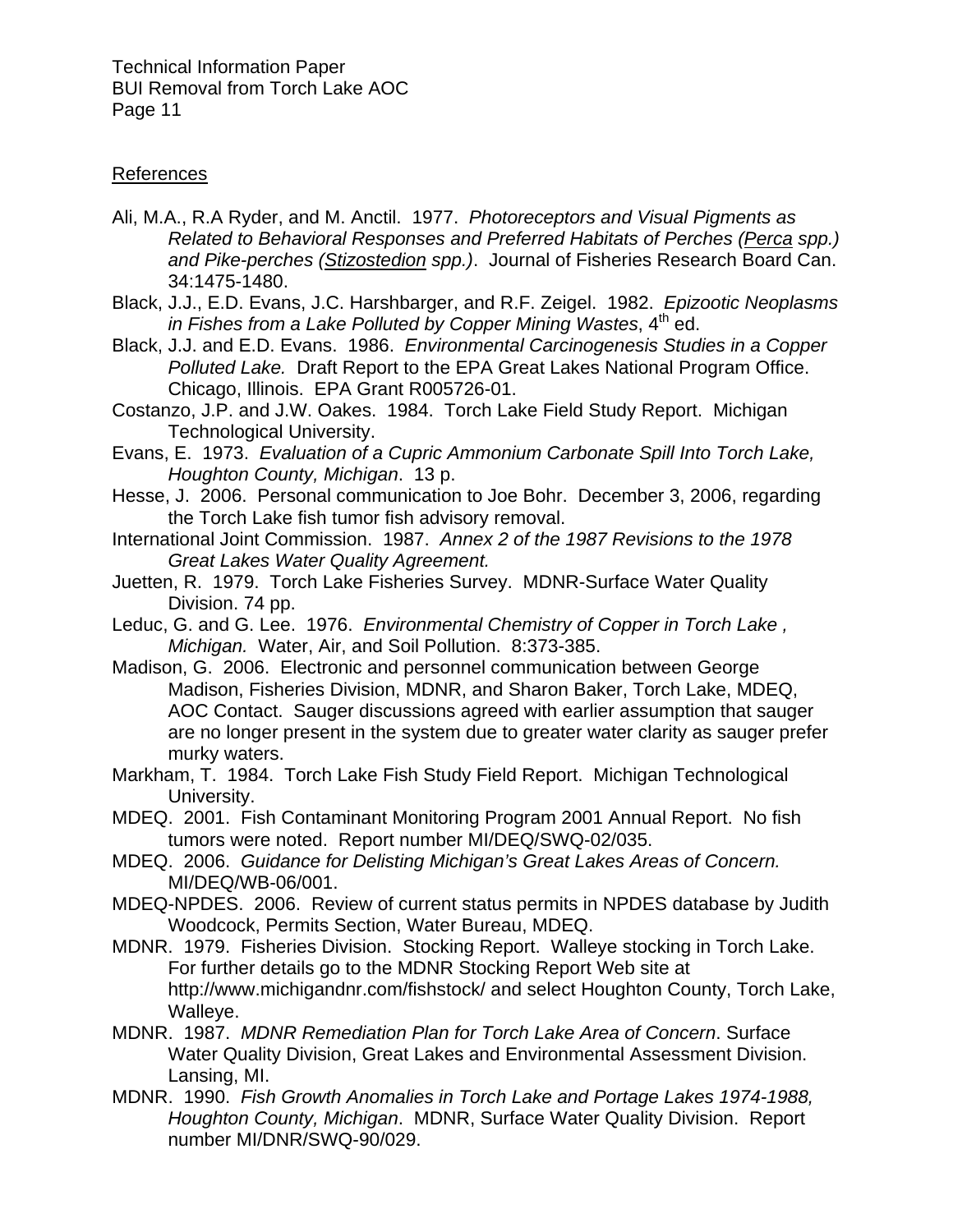- Nelson, W.R. and C.H. Walberg. 1977. *Population Dynamics of Yellow Perch, Perca flavescens, Sauger, Stizostedion canadense, Walleye, Stizostedion. vitreum vitreum in four main stem Missouri Reservoirs.* Journal of Fisheries Research Board Can. 34:1748-1763.
- Nerenberg, V. 1998. Electronic and personnel communication between Sharon Baker, Torch Lake, MDEQ, AOC Contact and Vern Nerenberg, Fisheries Biologist, Fisheries Division, MDNR, Baraga, Michigan, February 5, 1998. He had not had any reports nor seen evidence of fish tumors for more than five years. Sauger are no longer found in the lake due to the increases in water clarity.
- Spence, J.A. 1986. *Tumor Incidence and Parasite Survey of Perch, Perca flavescens, Walleye, Stizostedion canadense (Smith), of the Keweenaw Waterway*. MS Thesis. Michigan Technological University.
- Stensland, T. and S. Bowen. 1986. *Tumor Induction Study: Exposure of Orzyias latipes to Potassium-isopropyl Xanthate and Potassium-isopropyl Creosote Combinations in the Presence of Torch Lake Sediment*: Effect on Liver Histology. Michigan Technological University.
- Tomljanovich, D. 1974. *Growth Phenomena and Abnormalities of the Sauger, Stizostedion canadense (Smith), of the Keweenaw Waterway*. MS. Thesis, Michigan Technological University.
- U.S. EPA. 1992. Region 5 ARCS Program. Final Remedial Investigation Report, Operable Unit 2, Torch Lake, Remedial Investigation/Feasibility Study, Houghton County, Michigan, January, Donohue and Associates, Inc., Volume 1.
- Williams, S. 1973. MTU study, part of which described the number of untreated outfalls which directly discharged to Torch Lake. Described by Dr. Robert Baillod, MTU Professor and PAC Technical Committee.
- Wright, T.D., D.G. Leddy, D.J. Brandt, and T. Virnig. 1973. *Water Quality Alteration of Torch Lake, Michigan by Copper Leach Liquor.* Proceedings 16<sup>th</sup> Conference, Great Lakes Research. Pages 329-344. International Association of Great Lakes Research.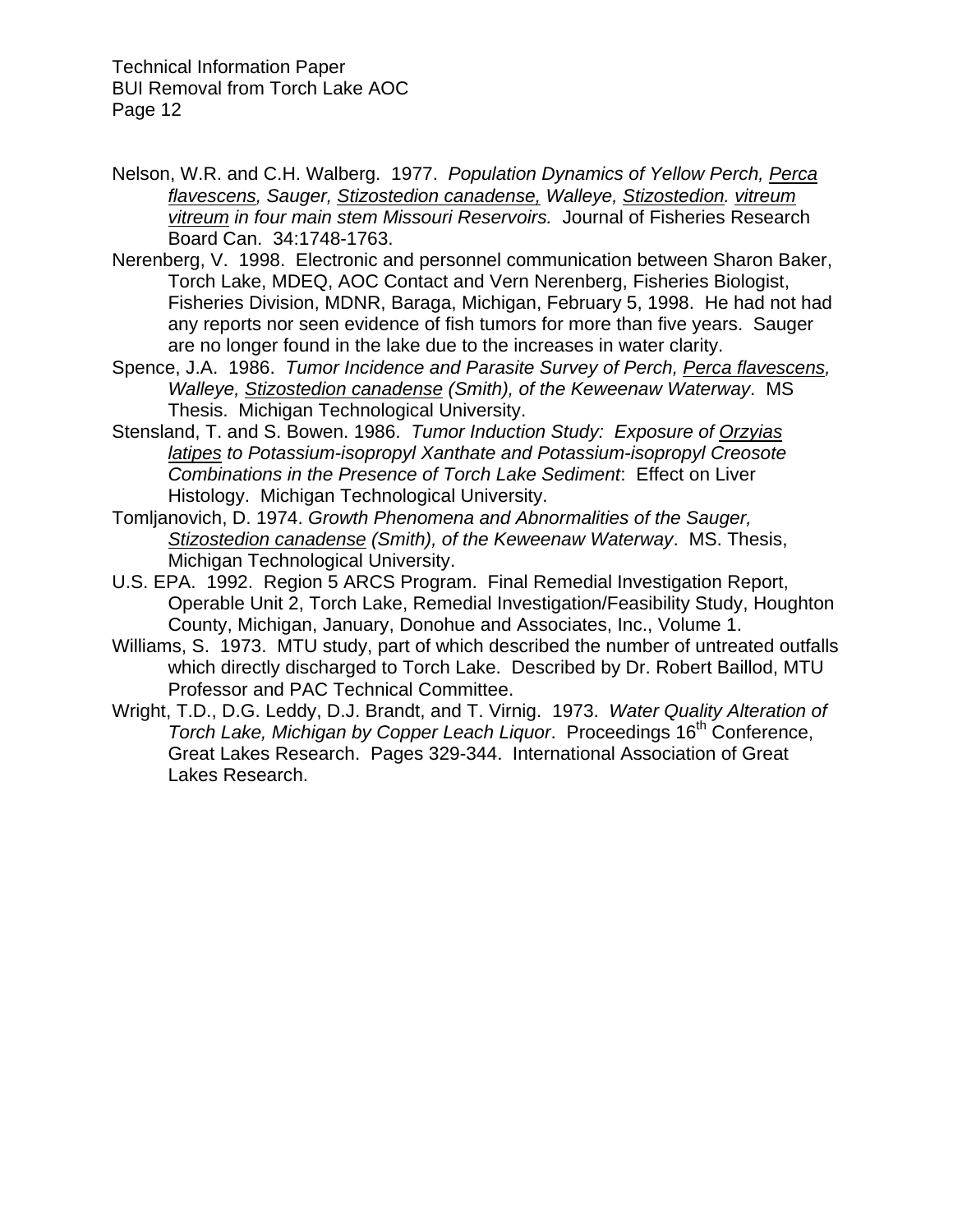# **Attachment A**

# **Guidance for Delisting Michigan's Great Lakes Areas of Concern 2005**

# *Fish Tumors or Other Deformities*

# **Significance in Michigan's Areas of Concern**

Four of Michigan's AOCs are identified as impaired for fish tumors, including: Detroit River, Rouge River, Torch Lake, and St. Marys River.

# **Michigan Restoration Criteria and Assessment**

This BUI will be considered restored when:

• No reports of fish tumors or deformities due to chemical contaminants which have been verified through observation and analysis by the MDNR or MDEQ for a period of five years.

## **OR, in cases where any tumors have been reported:**

• A comparison study of resident benthic fish (e.g., brown bullhead) of comparable age and at maturity (3 years), or of fish species which have historically been associated with this BUI, in the AOC and a non-impacted control site indicates that there is no statistically significant difference (with a 95% confidence interval) in the incidence of liver tumors or deformities.

# **Rationale**

Practical Application in Michigan

Comparing tumor and deformity rates in resident benthic fish species, or historically impacted species, between an AOC and an un-impacted control site allows for the determination of whether this impairment is caused by local contaminant sources within an AOC or is a lakewide problem. Brown bullhead is a particularly good indicator species because it is pollution tolerant and primarily a resident fish. However, it is habitat limited in both the Detroit and Rouge River AOCs, so other benthic species may need to be used in some AOCs to evaluate tumor or deformity prevalence.

Research is ongoing to develop background rates for tumor and deformity incidence in the Great Lakes, as well standardized histology and monitoring methods. The MDEQ will incorporate the results of these research efforts, as available and applicable, into the assessment of whether this restoration criterion has been met in Michigan AOCs.

The MDEQ will consider restoration of this BUI on a case-by-case basis for AOCs with circumstances that do not fit exactly into the evaluation steps outlined above.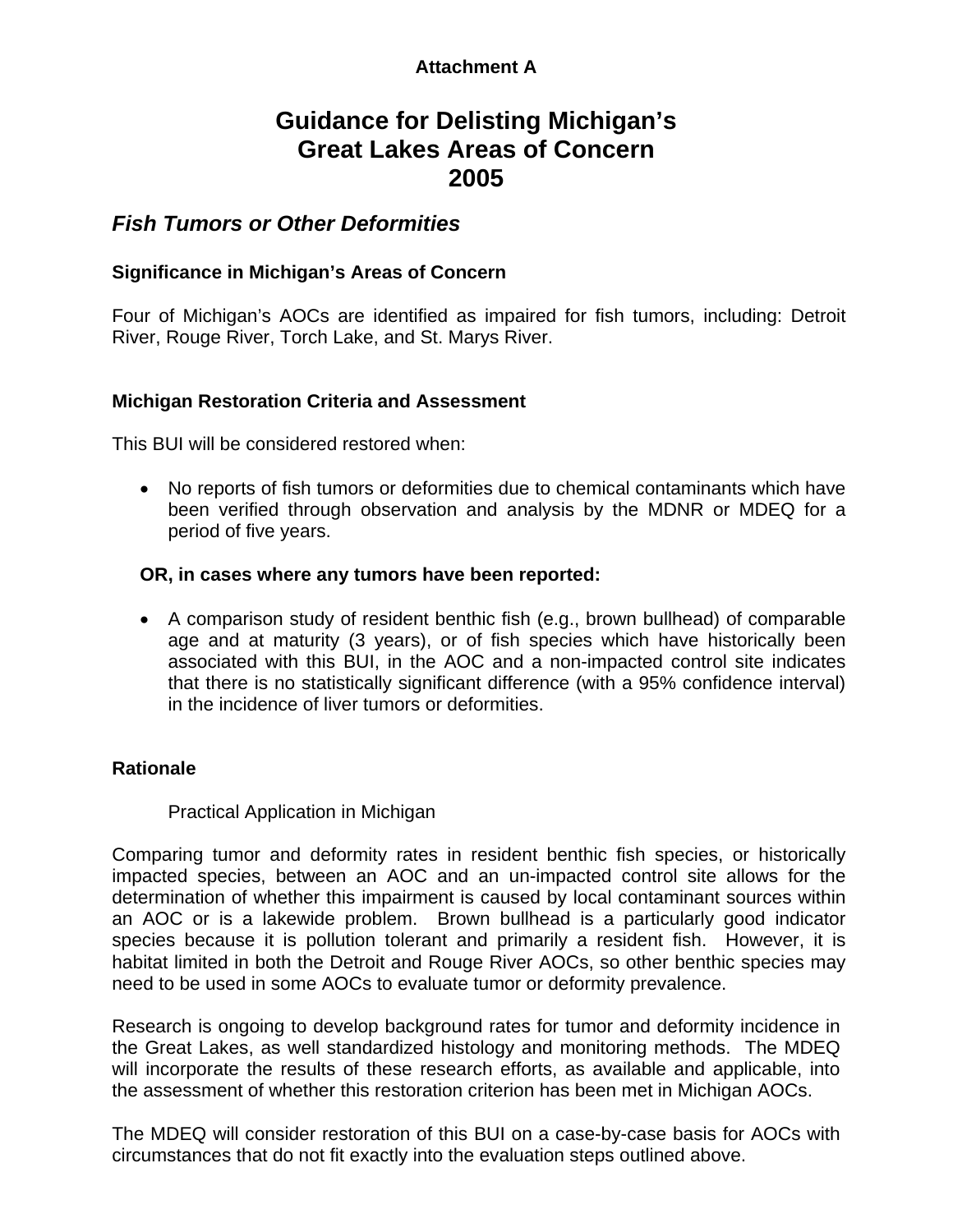## 1991 IJC General Delisting Guideline

*When the incidence rates of fish tumors or other deformities do not exceed rates at unimpacted control sites and when survey data confirm the absence of neoplastic or preneoplastic liver tumors in bullheads or suckers.* 

The IJC general delisting guideline for the BUI is presented here for reference. The Practical Application in Michigan subsection above describes application of specific criteria for restoration based on existing Michigan programs and authorities

## **State of Michigan Programs/Authorities for Evaluating Restoration**

The MDEQ will coordinate with the MDNR to determine whether there have been any reports of fish tumors or deformities due to chemical contaminants which have been verified through observation and analysis by the appropriate agency in the previous 5 years.

If a study of fish tumors and deformities is necessary, the MDEQ will work with the MDNR to develop a study comparing fish tumors in the AOC to an appropriate control site or reference conditions. Once the assessment is complete, the MDEQ will evaluate whether the data indicate that the restoration criteria for this BUI has been met.

Local AOC communities also have programs for monitoring water quality and related parameters which may be applicable to this BUI. If an AOC would like to use local monitoring data for the assessment of BUI restoration, the data can be submitted to the MDEQ for review. If the MDEQ determines that the data appropriately address the restoration criteria and meet quality assurance and control requirements, it may be used to demonstrate restoration success.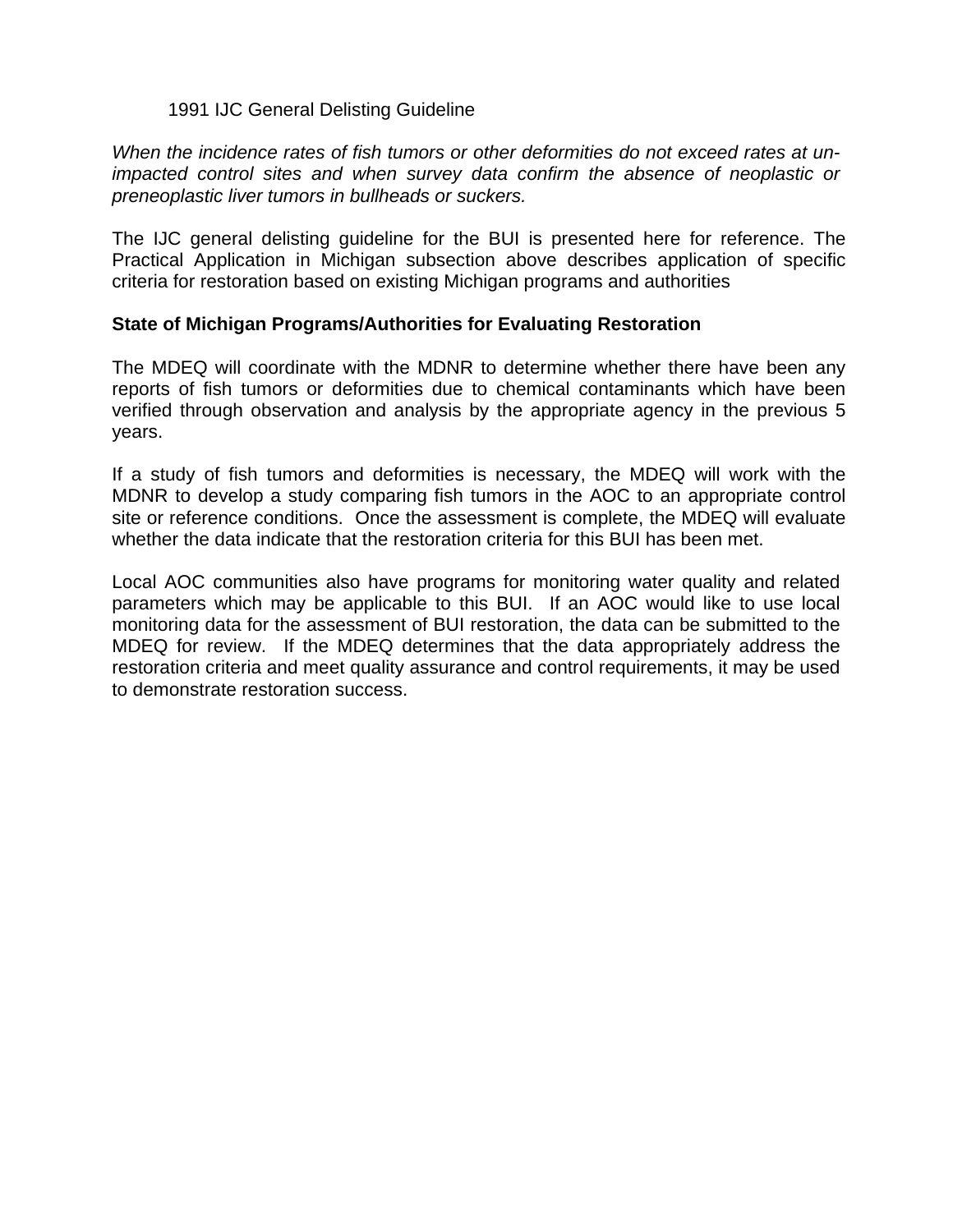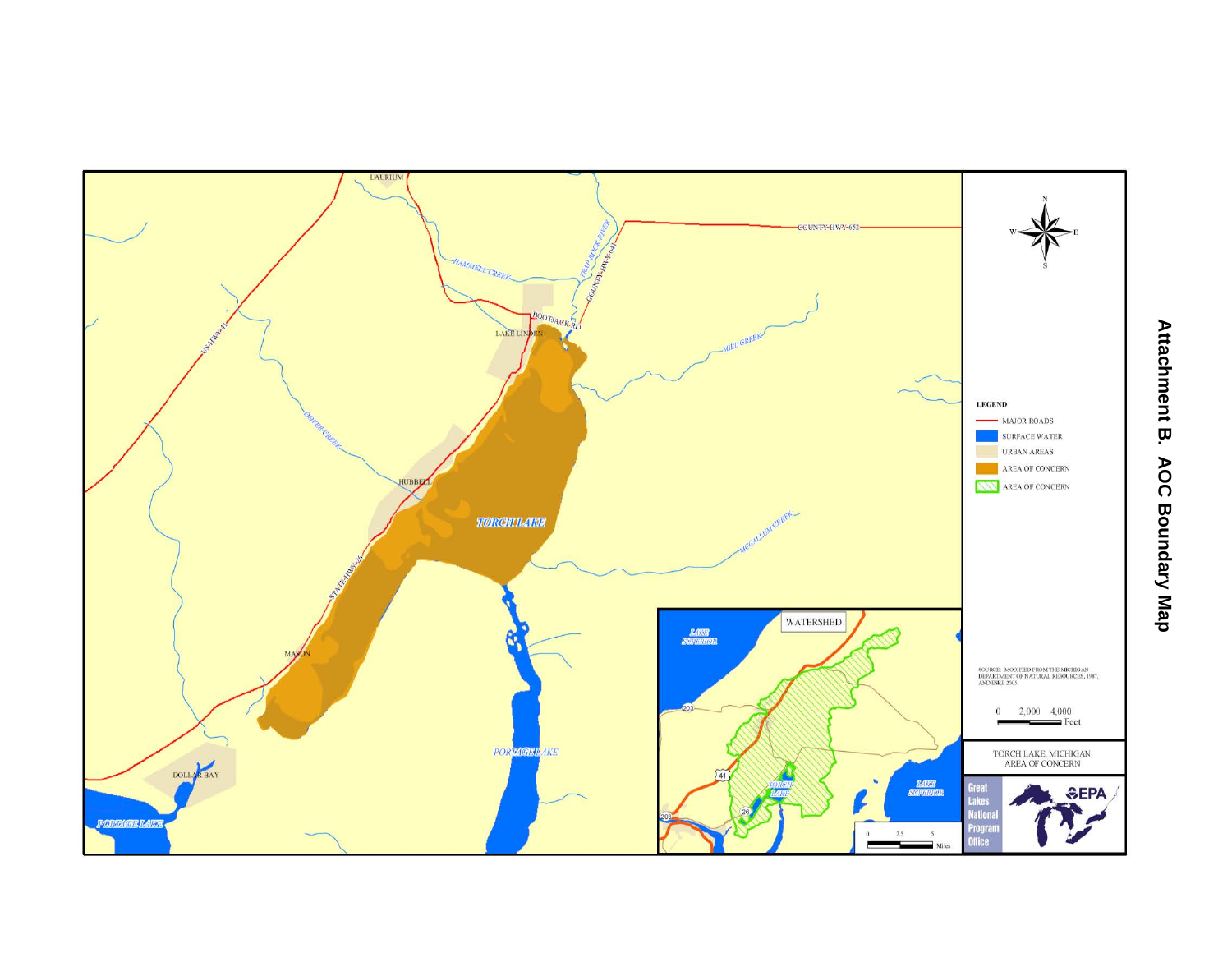#### **Attachment C**

#### **Torch Lake PAC Tumor BUI Removal Support Letter.**

TORCH LAKE PUBLIC ACTION COUNCIL ALLER DIM $_{\rm Si\bar{O}N}$ 

1306 Jasberg Street<br>Hancock, MI 49931

 $\frac{\partial U_t}{\partial s}$  .  $\frac{\partial S}{\partial s}$  .

June 12. 2006

Dear Sharon,

This letter is in response to your formal request to have the Torch Lake Public Action Council, in conjunction with the state's Area of Concern staff, jointly propose the removal of the Fish Tumor or Other Deformities BUI from the Torch l ake Area of Concern. After consultation with the PAC's Technical Committee, and review of the Interoffice Communication Draft forwarded by you to our group on May 26, 2006 by e-mail which includes the May 25, 2006 letter from George Madison, Fisheries Supervisor MDEQ, the TLPAC agrees with the Area of Concern staff that the Fish Tumor BUI should be removed from the Torch Lake Area of Concern.

The TLPAC also concurs with the Fish Tumor restoration criteria guideline in the State of Michigan's Area of Concern Delisting document. This document addresses this issue clearly in the second paragraph which states: "This BUI will be considered restored when: No reports of fish tumors or deformities due to chemical contaminants which have been verified through observation and analysis by the MDNR or MDEQ for a period of five years." In addition to George Madison's letter, the PAC has found no documentary evidence of tumors being reported since our charter formed in 1997, well over the tumor observation period of five years.

We are ready and willing to assist you in setting up the necessary Public Information Meeting in Houghton, as well as having the notice published in the Daily Mining Gazette. The meeting should be held in the UPPCO building on the lakeshore in Houghton. Our group has designated Ron Whiton to assist you in the writing of the "final" writing of the communication to Richard Powers, Chief of the Water Bureau.

The TLPAC also anxiously awaits the results on testing the "Kerfoot" samples to resolve the final two SUI's in Torch lake. Just as soon as these results are available we look forward to joint discussions with the MDEQ on total delisting

Sincerely,

is sic future

Dave Jukuri, President **TLPAC** 

 $Cr$ 

Brencla Jones PAC Technical Committee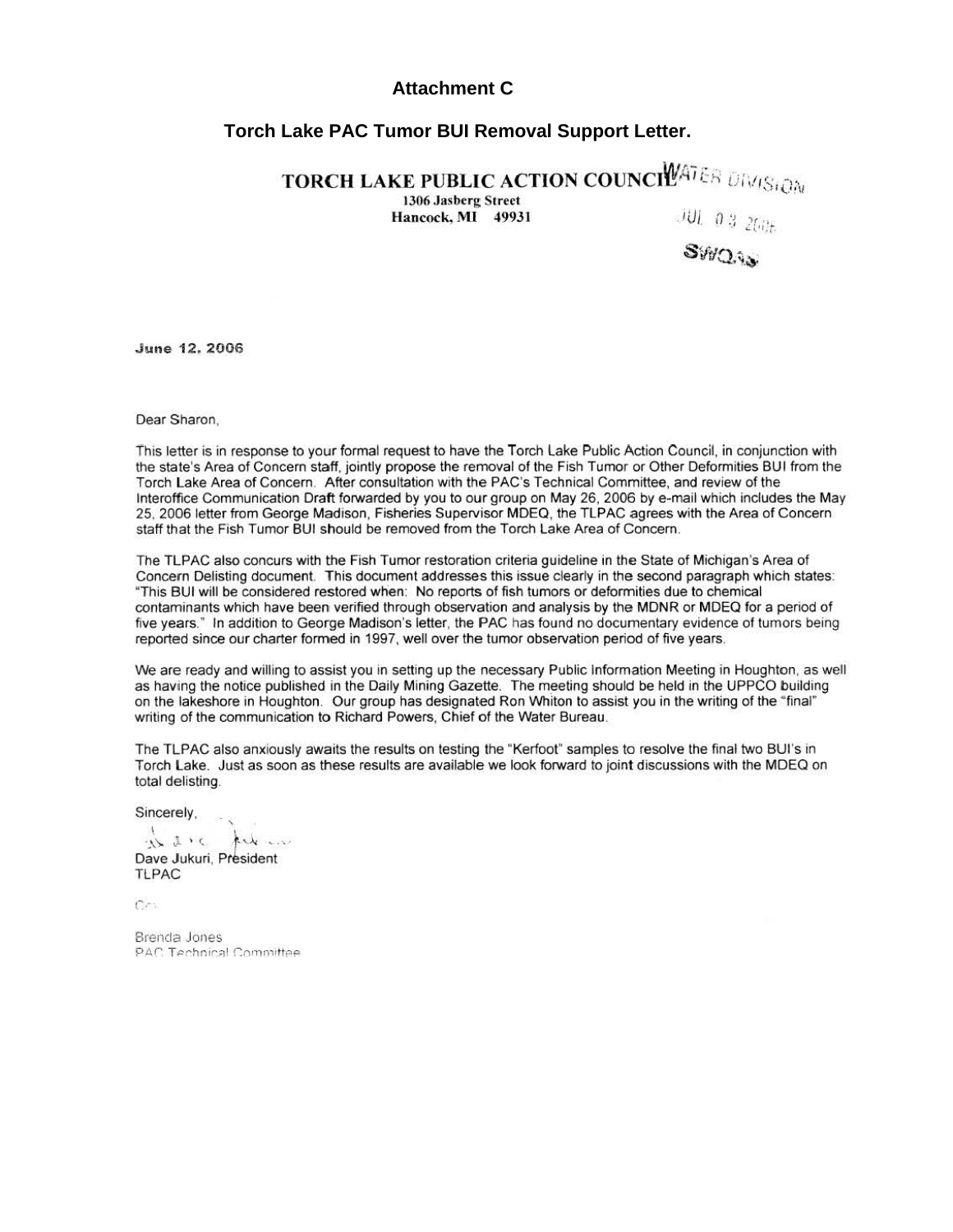#### **Attachment D**

#### **Torch Lake PAC Tumor BUI Removal Continued Support Letter**.

TORCH LAKE PUBLIC ACTION COUNCIL 1306 Jasberg Street

Hancock, Ml 49930

**WATER CIVIS** 

August 28, 2006

~UG 3 l 20(  $SMDAE$ 

Richard Powers, Chief Water Bureau Michigan Department of Environmental Quality P.O. Box 30273 Lansing, Michigan 48909

Dear Mr. Powers,

The Public Action Council (PAC) for the Torch Lake Area of Concern concurs with the recommendation to remove the Fish Tumors or Other Deformities Beneficial Use Impairment (SUI). In our letter dated June 12, 2006, the PAC's Technical Committee, acting on behalf of the PAC accepted the Water Bureau's criteria for removing the Fish Tumors or Other Deformities impairment in the Area of Concern. Those Council members available attended the public meeting on the removal recommendation for the Fish Tumors or Other Deformities impairment held in Houghton on August 14, 2006. At that meeting, no negative comments regarding delisting this BUI were made by attendees. Michigan Department of Environmental Quality staff presented supporting information on the removal recommendation. The Council accepts the agency's recommendations and concurs with the removal of the Fish Tumors or Other Deformities Beneficial Use Impairment in the Torch Lake Area of Concern.

It is encouraging to our group to see positive action being taken on removal of restored use impairments in the Area of Concern. We strongly encourage the agency to continue with assessment of the remaining two use impairments in the Area of Concern, Fish Consumption Advisories and Degraded Benthos with a goal of delisting the site as soon as possible.

Thank you for your time on this issue that is so important to the citizens of the "Copper Country". If you have any questions, please feel free to contact me or Dan Lorenzetti, MDEQ Liaison.

Sincerely,

David Jukuri, Chair Torch Lake Public Action Council

Cc: Dan Lorenzetti, MDEQ Liaison Sharon Baker, MDEQ Brenda Jones, EPA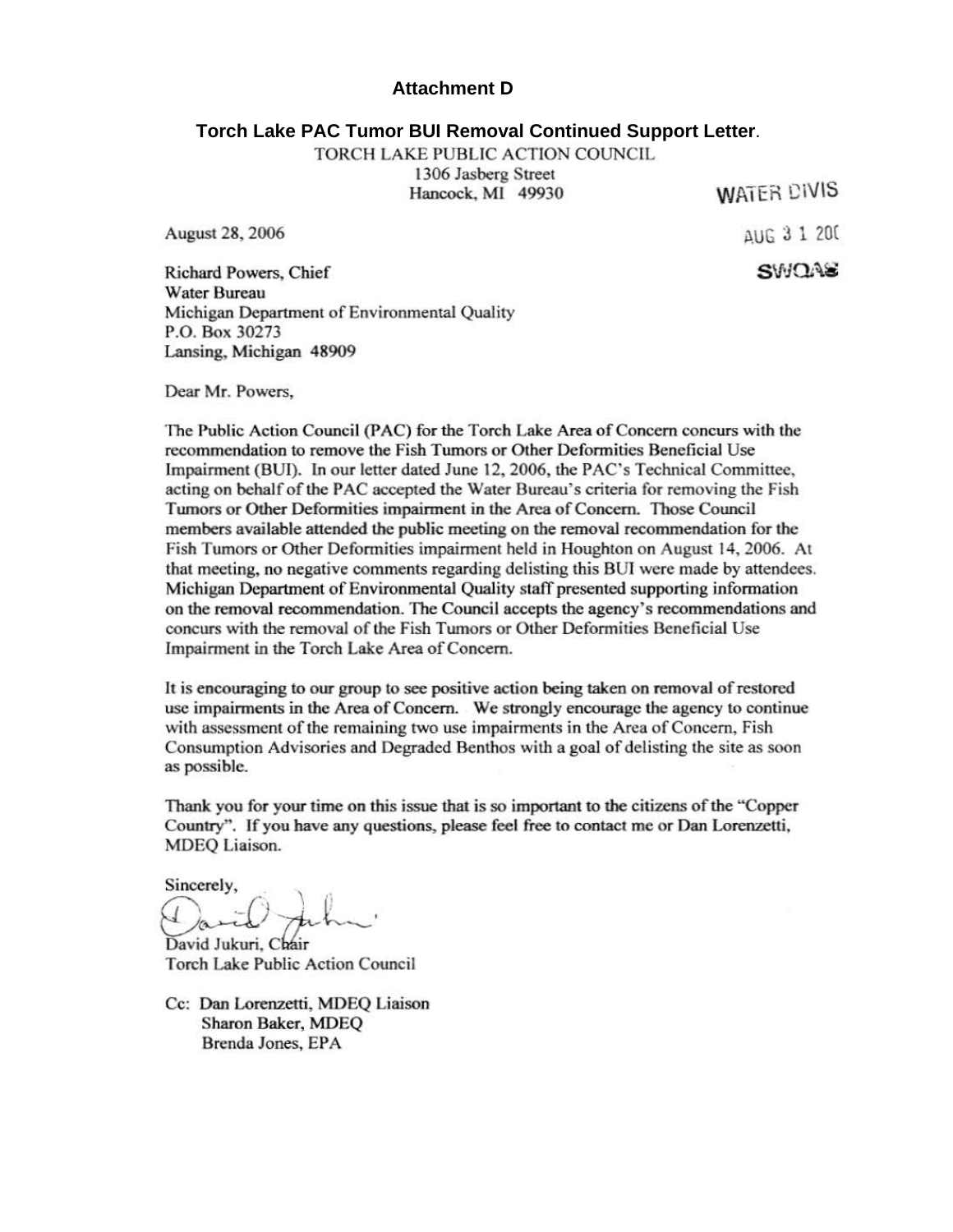# **Attachment E**

**Torch Lake AOC Public Meeting Notice Regarding Removal of the Tumor BUI. August 14, 2006** 

**PUBLIC MEETING REGARDING THE POTENTIAL REMOVAL OF THE BENIFICIAL USE IMPAIRMENT (BUI), FISH TUMORS OR OTHER DEFORMITIES, IN THE TORCH LAKE AREA OF CONCERN (AOC).** Torch Lake is a Great Lakes AOC and in order to be "delisted" as an AOC, all BUIs must be restored. The purpose of the public meeting is to discuss the restoration status of the Fish Tumors and Other Deformities Beneficial Use Impairment (BUI) and to obtain comments on removal of this BUI for the Torch Lake AOC. The public meeting will be held August 14, 2006, at 7:00 p.m. at the UPCO Building on the waterfront, at 600 East Lake Shore Drive,  $1<sup>st</sup>$  Floor Conference Room, in Houghton, Michigan. Comments on the removal recommendation may also be submitted to Sharon Baker, Michigan Department of Environmental Quality, Water Bureau, P.O. Box 30273, Lansing, Michigan 48909-7773, by September 15, 2006. Information regarding the status assessment of the BUI may be obtained by contacting the Water Bureau. Information contact: *Sharon Baker,* Water Bureau, at 517-335- 3310, or E-mail: [BakerSL@michigan.gov](mailto:BakerSL@michigan.gov).